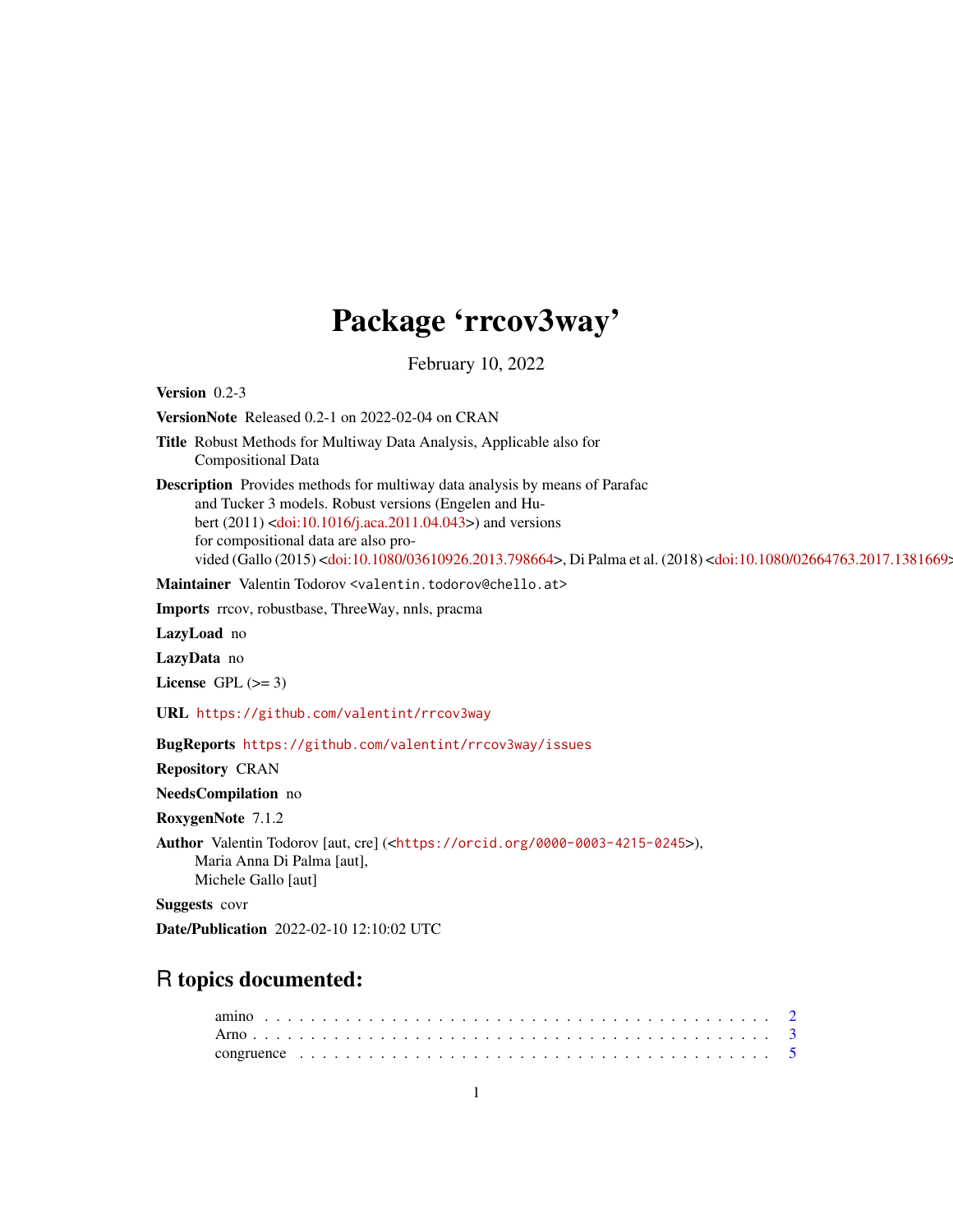#### <span id="page-1-0"></span>2 amino amino amino amino amino amino amino amino amino amino amino amino amino amino amino amino

|         | $\overline{8}$ |
|---------|----------------|
|         |                |
|         | -11            |
|         |                |
|         |                |
| Kojima  |                |
|         |                |
|         |                |
| Parafac |                |
|         |                |
|         |                |
|         |                |
|         | 26             |
|         |                |
| unfold  |                |
|         |                |
|         |                |
|         |                |

## **Index** [35](#page-34-0)

amino *Amino acids fluorescence data.*

# Description

A data set containing five simple laboratory-made samples where each sample contains different amounts of tyrosine, tryptophan and phenylalanine dissolved in phosphate buffered water. The samples were measured by fluorescence (excitation 240-300 nm, emission 250-450 nm, 1 nm intervals) on a PE LS50B spectrofluorometer.

#### Usage

data(amino)

# Format

A three-way array with dimension 5x201x61. The first dimension refers to the 5 samples. The second dimension refers to the emission measurements (250-450nm, 1nm intervals). The third dimension refers to the excitation (240-300 nm, 1nm intervals).

## Source

[http://www.models.life.ku.dk/Amino\\_Acid\\_fluo](http://www.models.life.ku.dk/Amino_Acid_fluo).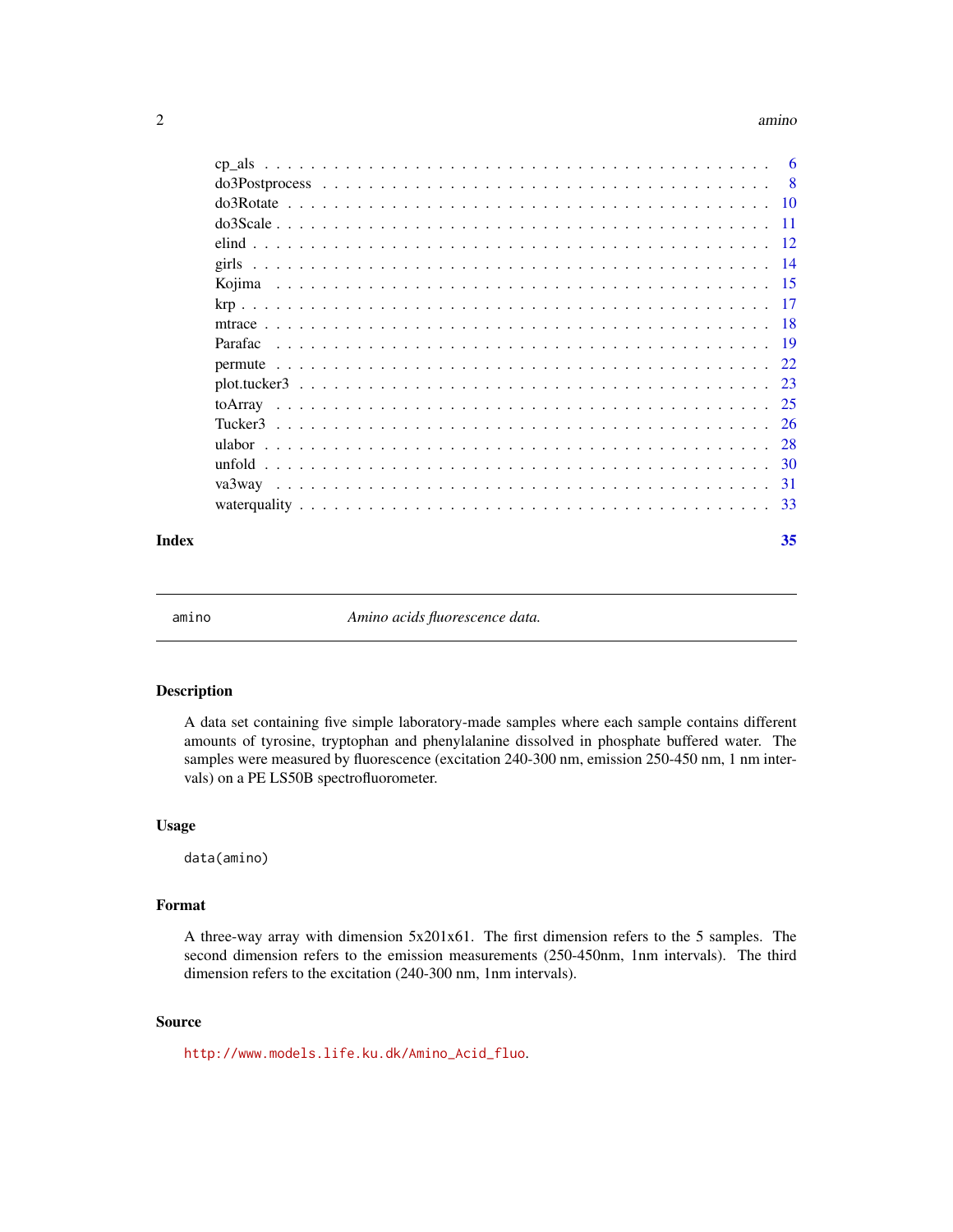<span id="page-2-0"></span>Arno 300 and 300 and 300 and 300 and 300 and 300 and 300 and 300 and 300 and 300 and 300 and 300 and 300 and 300 and 300 and 300 and 300 and 300 and 300 and 300 and 300 and 300 and 300 and 300 and 300 and 300 and 300 and 3

## References

Bro, R, PARAFAC: Tutorial and applications, Chemometrics and Intelligent Laboratory Systems, 1997, 38, 149-171 Bro, R, Multi-way Analysis in the Food Industry. Models, Algorithms, and Applications. 1998. Ph.D. Thesis, University of Amsterdam (NL) & Royal Veterinary and Agricultural University (DK). Kiers, H.A.L. (1998) A three-step algorithm for Candecomp/Parafac analysis of large data sets with multicollinearity, Journal of Chemometrics, 12, 155-171.

## Examples

```
## Not run:
```

```
data(amino)
## Plotting Emission spectra
oldpar <- par(mfrow=c(2,1))
matplot(t(amino[,,1]), type="l",
    xlab="Wavelength/nm", ylab="Intensity",
    main="Fluorescence emission spectra")
matplot(t(amino[,,5]), type="l",
    xlab="Wavelength/nm", ylab="Intensity",
    main="Fluorescence emission spectra")
par <- oldpar
## Plotting excitation spectra
oldpar <- par(mfrow=c(2,1))
matplot(t(amino[,1,]), type="l",
    xlab="Wavelength/nm", ylab="Intensity",
    main="Fluorescence excitation spectra")
matplot(t(amino[,30,]), type="l",
    xlab="Wavelength/nm", ylab="Intensity",
    main="Fluorescence excitation spectra")
par <- oldpar
```
## End(Not run)

Arno *Chemical composition of water in the main stream of Arno river*

## Description

Chemical composition of water in the main stream of Arno river.

#### Usage

data("Arno")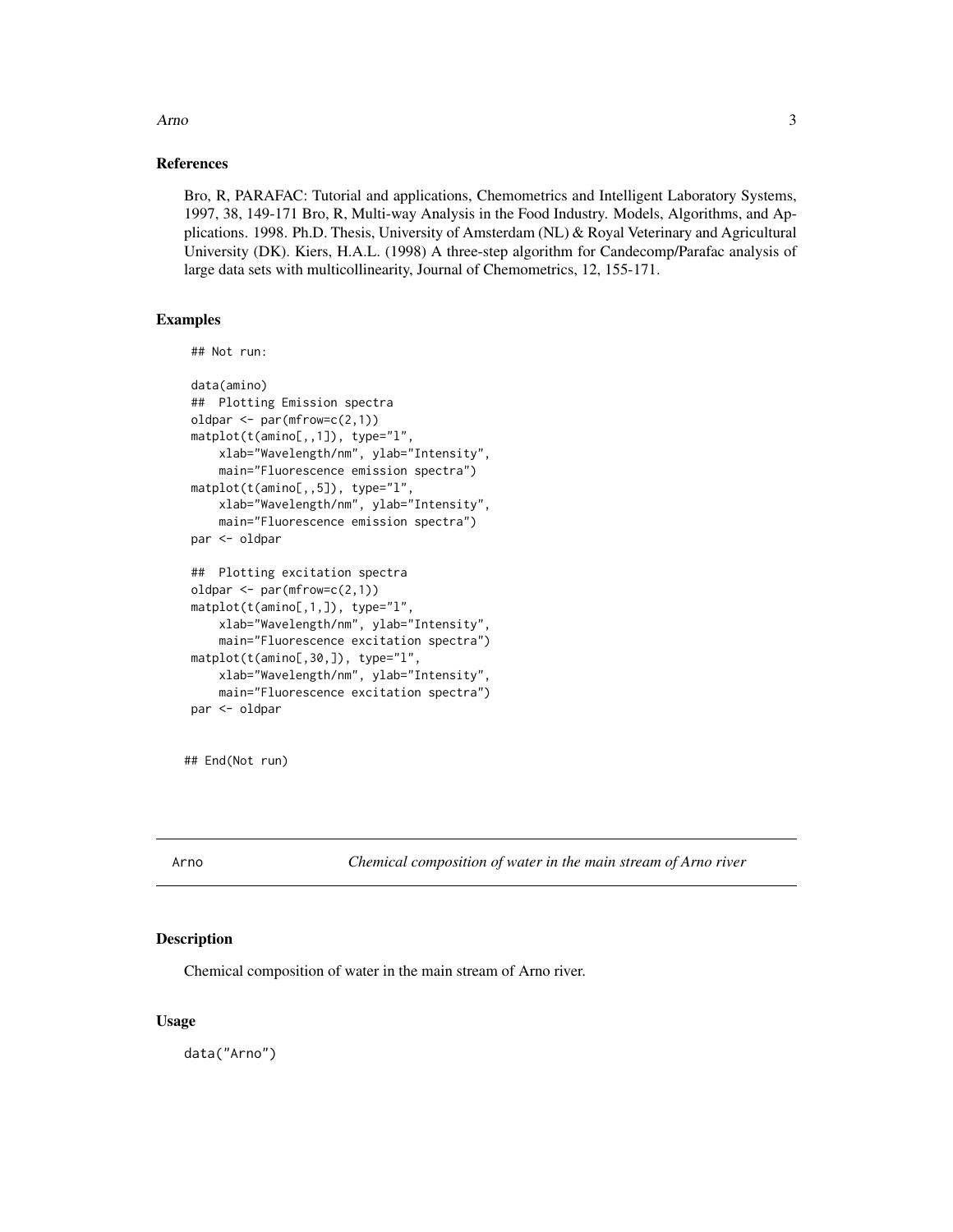## Format

## Details

The Arno data example was used in Gallo and Buccinati (2013) to illustrate a particular version of the Tucker model, known as the weighted principal component analysis. The Tucker3 results are usually given in the form of tables or plots and in this work for the representation of the Tucker3 results of logratio data, is proposed to use one-mode plots, clr-joint biplots (Gallo, 2015), and trajectory plots.

#### Source

Nisi B., Vaselli O., Buccianti A., Minissale A., Delgado-Huertas A., Tassi F., Montegrossi G. (2008). Geochemical and isotopic investigation of the dissolved load in the running waters from the Arno valley: evaluation of the natural and anthropogenic input. In Memorie Descrittive della Carta Geologica d'Italia, Nisi (eds.), 79: 1-91.

Nisi B., Buccianti A., Vaselli O., Perini G., Tassi F., Minissale A., Montegrossi G. (2008) Hydrogeochemistry and strontium isotopes in the Arno river basin (Tuscany, Italy): Constraints on natural controls by statistical modeling. *Journal of Hydrology* 360: 166-183.

#### References

Gallo M. and Buccianti A. (2013). Weighted principal component analysis for compositional data: application example for the water chemistry of the Arno river (Tuscany, central Italy), *Environmetrics*, 24(4):269-277.

Gallo M. (2015). Tucker3 model for compositional data. *Communications in Statistics-Theory and Methods*, 44(21):4441-4453.

```
data(Arno)
dim(Arno) # [1] 23 11 4
dim(Arno[,,1]) # [1] 23 11
rownames(Arno[,,1]) # the 23 distances from the spring
colnames(Arno[,,1]) # the 11 chemical compositions
dim(Arno[,1,]) # [1] 23 4
collnames(\text{Arno}[,1,]) # the four occasions
res <- Tucker3(Arno, robust=FALSE, coda.transform="ilr")
res
## Distance-distance plot
plot(res, which="dd", main="Distance-distance plot")
## Paired component plot, mode A
plot(res, which="comp", main="Paired component plot (mode A)")
```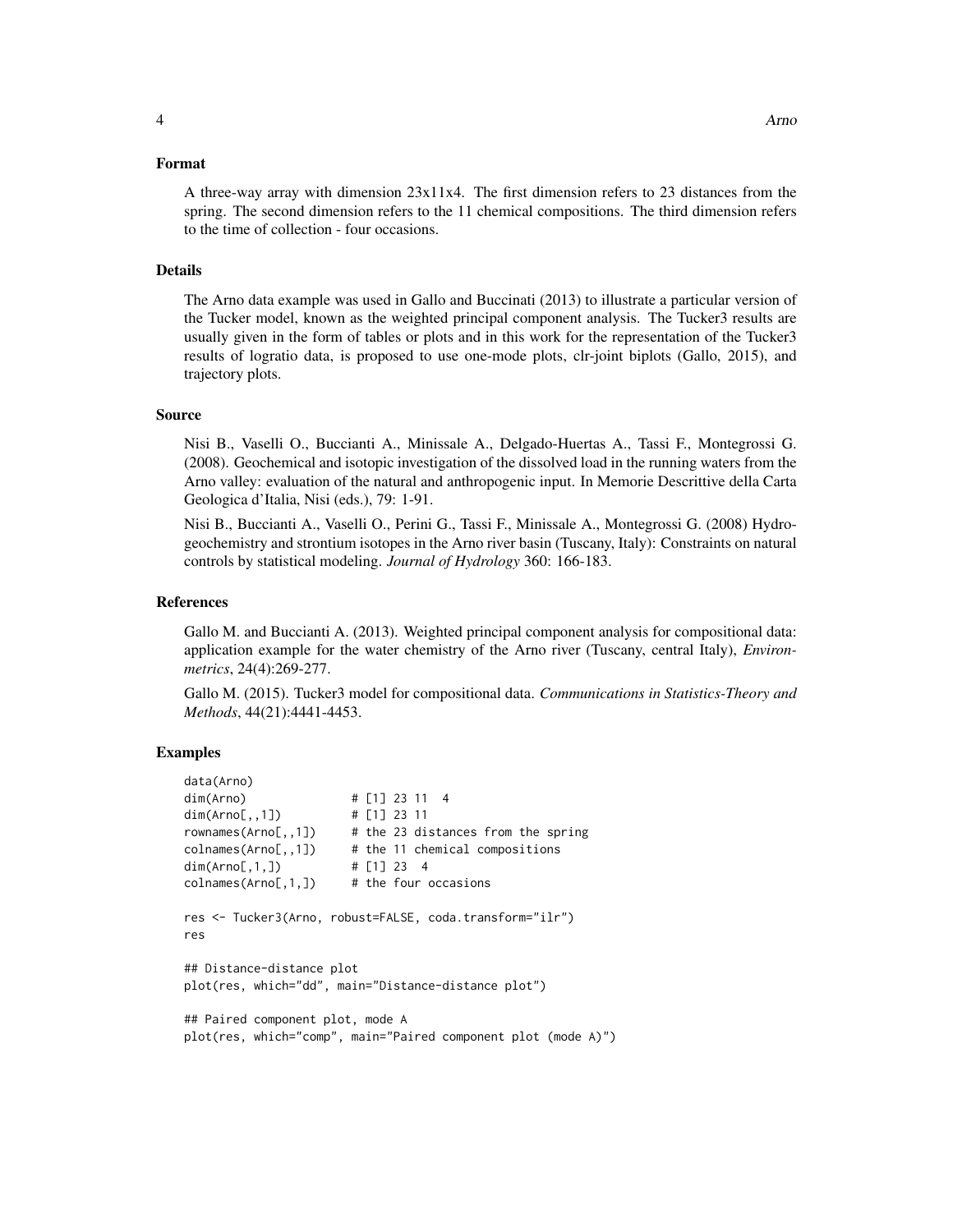# <span id="page-4-0"></span>congruence 5

```
## Paired component plot, mode B
plot(res, which="comp", mode="B", main="Paired component plot (mode B)")
## Joint biplot
plot(res, which="jbplot", main="Joint biplot")
## Trajectory
plot(res, which="tjplot", main="Trajectory biplot")
```
congruence *Coefficient of factor congruence (phi)*

## Description

The function congruence $(x, y)$  computes the Tucker's congruence (phi) coefficients among two sets of factors.

#### Usage

congruence $(x, y = NULL)$ 

#### Arguments

| A vector or matrix of factor loadings.               |
|------------------------------------------------------|
| A vector or matrix of factor loadings (may be NULL). |

## Details

Find the Tucker's coefficient of congruence between two sets of factor loadings. Factor congruences are the cosines of pairs of vectors defined by the loadings matrix and based at the origin. Thus, for loadings that differ only by a scaler (e.g. the size of the eigen value), the factor congruences will be 1.

For factor loading vectors of X and Y the measure of factor congruence, phi, is

$$
\phi = \frac{\sum XY}{\sqrt{\sum (X^2) \sum (Y^2)}}.
$$

If y=NULL and x is a numeric matrix, the congruence coefficients between the columns of the matrix x are returned. The result is a symmetric matrix with ones on the diagonal. If two matrices are provided, they must have the same size and the result is a square matrix containing the congruence coefficients between all pairs of columns of the two matrices.

# Value

A matrix of factor congruences.

## Author(s)

Valentin Todorov, <valentin.todorov@chello.at>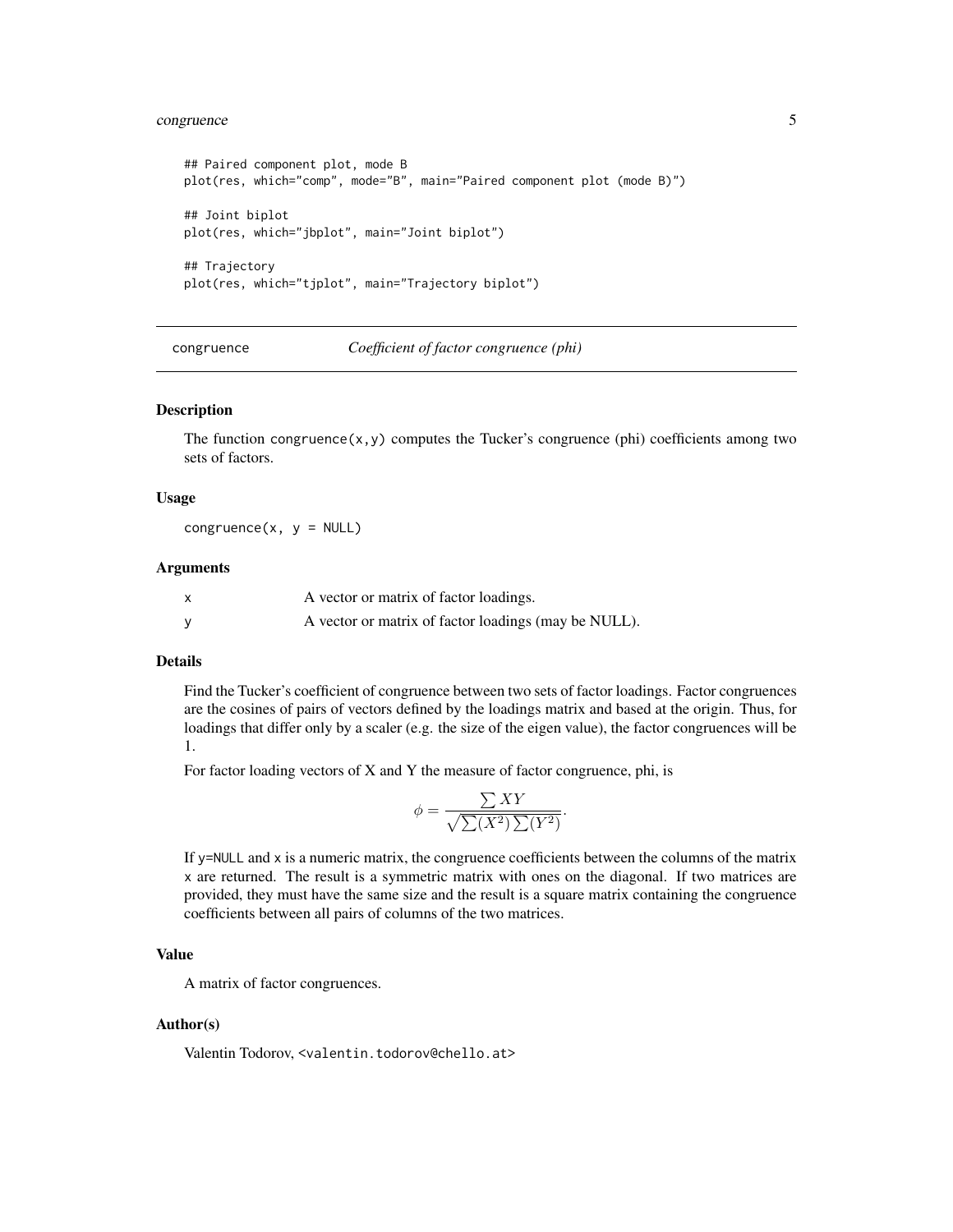# <span id="page-5-0"></span>References

L.R Tucker (1951). A method for synthesis of factor analysis studies. Personnel Research Section Report No. 984. Department of the Army, Washington, DC.

# Examples

require(rrcov)

```
data(delivery, package="robustbase")
X <- getLoadings(PcaClassic(delivery))
Y <- getLoadings(PcaHubert(delivery, k=3))
round(congruence(X,Y),3)
```
cp\_als *Alternating Least Squares (ALS) for Candecomp/Parafac (CP)*

# Description

Alternating Least Squares (ALS) algorithm with optional constraints for the minimization of the Candecomp/Parafac (CP) loss function.

## Usage

```
cp_als(
 X,
  n,
 m,
 p,
  ncomp,
  const = "none",start = "random",
  conv = 1e-06,
 maxit = 10000,
  trace = FALSE
)
```
## Arguments

| $\times$ | A three-way array or a matrix. If X is a matrix (matricised threeway array),<br>n, m and p must be given and are the number of A-, B- and C-mode entities<br>respectively |
|----------|---------------------------------------------------------------------------------------------------------------------------------------------------------------------------|
| n        | Number of A-mode entities                                                                                                                                                 |
| m        | Number of B-mode entities                                                                                                                                                 |
| p        | Number of C-mode entities                                                                                                                                                 |
| ncomp    | Number of components to extract                                                                                                                                           |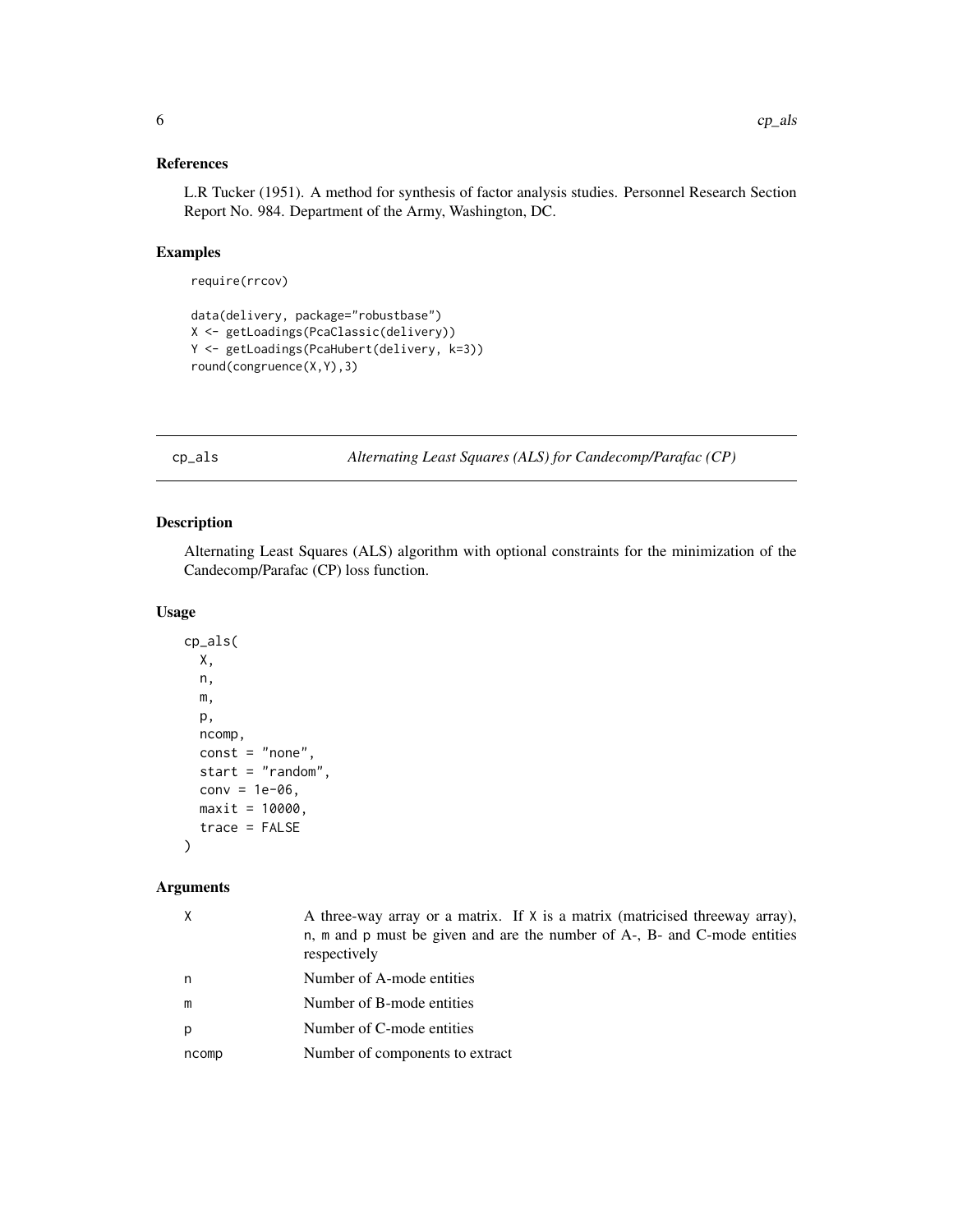#### $cp\_als$  7

| const | Optional constraints for each mode. Can be a three element character vector or a<br>single character, one of "none" for no constraints (default), "orth" for orthogo-<br>nality constraints, "nonneg" for nonnegativity constraints or "zerocor" for zero<br>correlation between the extracted factors. For example, const="orth" means<br>orthogonality constraints for all modes, while const=c("orth", "none", "none")<br>sets the orthogonality constraint only for mode A. |
|-------|---------------------------------------------------------------------------------------------------------------------------------------------------------------------------------------------------------------------------------------------------------------------------------------------------------------------------------------------------------------------------------------------------------------------------------------------------------------------------------|
| start | Initial values for the A, B and C components. Can be "svd" for starting point<br>of the algorithm from SVD's, "random" for random starting point (orthonor-<br>malized component matrices or nonnegative matrices in case of nonnegativity<br>constraint), or a list containing user specified components.                                                                                                                                                                      |
| conv  | Convergence criterion, default is conv=1e-6.                                                                                                                                                                                                                                                                                                                                                                                                                                    |
| maxit | Maximum number of iterations, default is maxit=10000.                                                                                                                                                                                                                                                                                                                                                                                                                           |
| trace | Logical, provide trace output.                                                                                                                                                                                                                                                                                                                                                                                                                                                  |

# Value

The result of the decomposition as a list with the following elements:

- A Component matrix for the A-mode
- B Component matrix for the B-mode
- C Component matrix for the C-mode
- f Value of the loss function
- fp Fit value expressed as a percentage
- iter Number of iterations
- tripcos Minimal triple cosine between two components across the three component matrices, used to inspect degeneracy
- mintripcos Minimal triple cosine during the iterative algorithm observed at every 10 iterations, used to inspect degeneracy
- ftiter Matrix containing in each row the function value and the minimal triple cosine at every 10 iterations
- const Optional constraints (same as the input parameter const)

#### Note

The argument const should be a three element character vector. Set const[j]="none" for unconstrained update in j-th mode weight matrix (the default), const[j]="orth" for orthogonal update in j-th mode weight matrix, const[j]="nonneg" for non-negative constraint on j-th mode or  $const[j]$ ="zerocor" for zero correlation between the extracted factors. The default is unconstrained update for all modes.

The loss function to be minimized is  $sum(k) ||X(k) - AD(k)B'||^2$ , where  $D(k)$  is a diagonal matrix holding the k-th row of C.

# Author(s)

Valentin Todorov, <valentin.todorov@chello.at>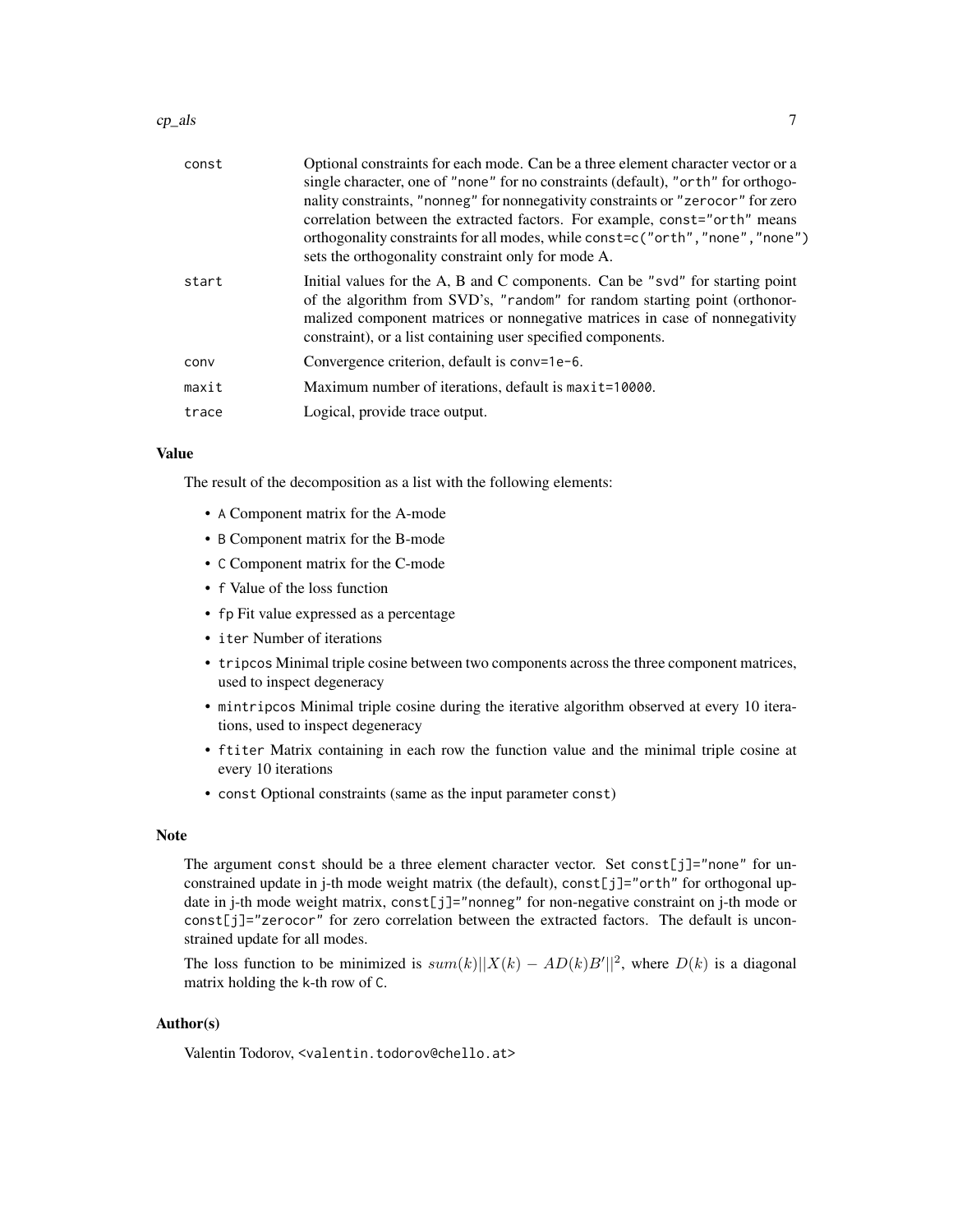## <span id="page-7-0"></span>References

Harshman, R.A. (1970). Foundations of Parafac procedure: models and conditions for an "explanatory" multi-mode factor analysis. *UCLA Working Papers in Phonetics*, 16: 1–84.

Harshman, R. A., & Lundy, M. E. (1994). PARAFAC: Parallel factor analysis. Computational Statistics and Data Analysis, 18, 39–72.

Lawson CL, Hanson RJ (1974). Solving Least Squares Problems. Prentice Hall, Englewood Cliffs, NJ.

## Examples

```
## Not run:
## Example with the OECD data
data(elind)
dim(elind)
res <- cp_als(elind, ncomp=3)
res$fp
res$fp
res$iter
res <- cp_als(elind, ncomp=3, const="nonneg")
res$A
## End(Not run)
```

| do3Postprocess | Postprocessing: renormalization, reflection and reordering; access to |
|----------------|-----------------------------------------------------------------------|
|                | some of the components of the model.                                  |

# Description

The estimated model will be renormalized, reflected (change of sign) or the components will be reordered. Functions that provide access to some components of the model: coordinates, weights.

## Usage

```
## S3 method for class 'tucker3'
do3Postprocess(x, reflectA, reflectB, reflectC, reorderA, reorderB, reorderC, ...)
    ## S3 method for class 'parafac'
do3Postprocess(x, reflectA, reflectB, reflectC, reorder, ...)
    ## S3 method for class 'parafac'
coordinates(x, mode = c("A", "B", "C"), type = c("normalized", "unit", "principal"), ...)
    ## S3 method for class 'tucker3'
coordinates(x, mode = c("A", "B", "C"), type = c("normalized", "unit", "principal"), ...)
    ## S3 method for class 'parafac'
weights(object, ...)
```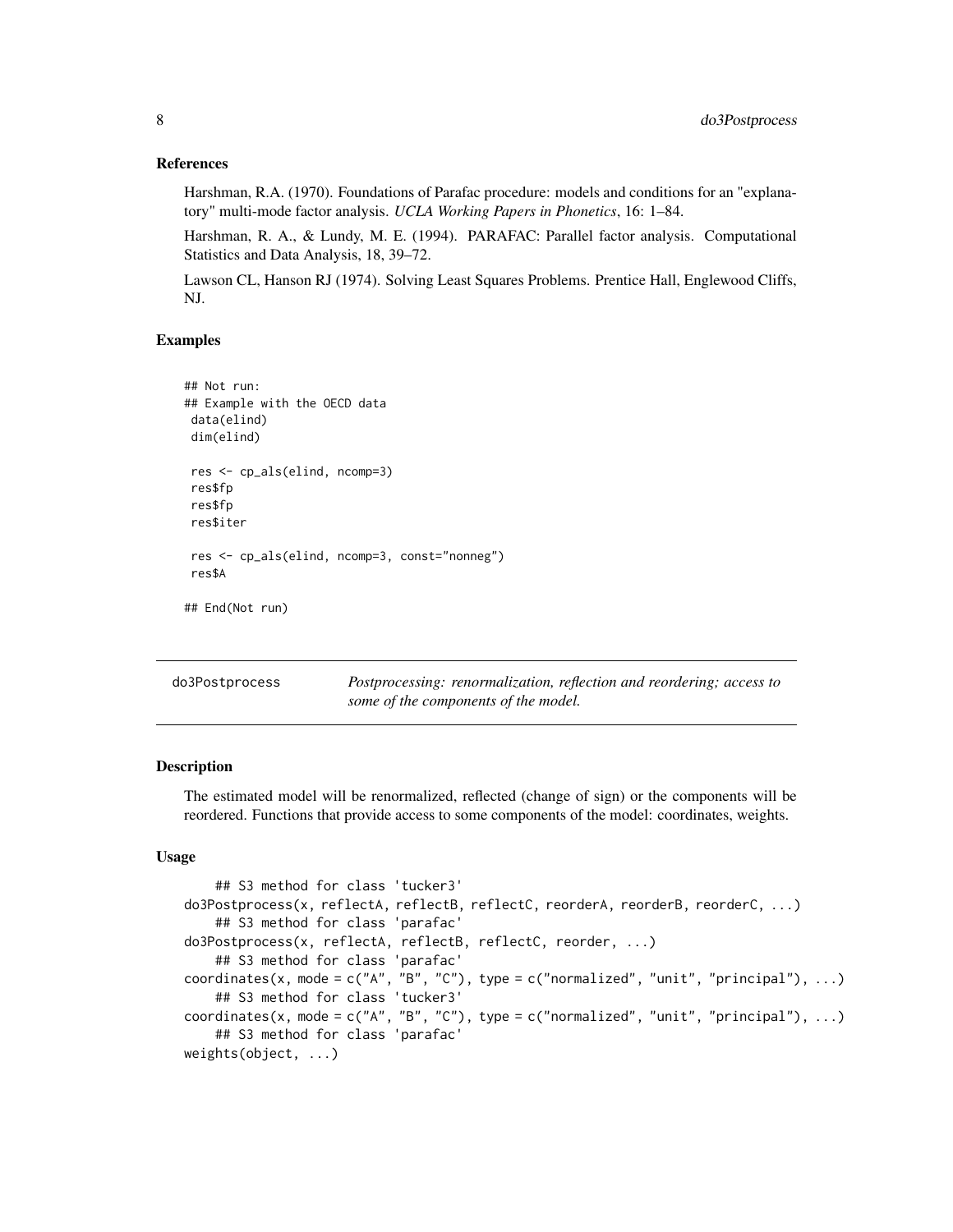# do3Postprocess 9

```
## S3 method for class 'tucker3'
weights(object, mode = c("A", "B", "C"), ...)
    ## S3 method for class 'parafac'
reflect(x, mode = c("A", "B", "C"), rsign = 1, ...)
    ## S3 method for class 'tucker3'
reflect(x, mode = c("A", "B", "C"), rising = 1, ...)
```
# Arguments

| X        | Tucker <sub>3</sub> or Parafac solution                                                                                                                                   |
|----------|---------------------------------------------------------------------------------------------------------------------------------------------------------------------------|
| object   | Tucker3 or Parafac solution (alternative of x for the generic function weights())                                                                                         |
| reflectA | How to handle the signs of the components of mode $A$ - can be a single number<br>or a vector with length of the number of components of A                                |
| reflectB | How to handle the signs of the components of mode $B$ - can be a single number<br>or a vector with length of the number of components of B                                |
| reflectC | How to handle the signs of the components of mode $C$ - can be a single number<br>or a vector with length of the number of components of C                                |
| reorder  | How to reorder the components of a Parafac solution - a vector with length of<br>the number of components                                                                 |
| reorderA | How to reorder the components of mode A - a vector with length of the number<br>of components of A giving the new order                                                   |
| reorderB | How to reorder the components of mode B - a vector with length of the number<br>of components of B giving the new order                                                   |
| reorderC | How to reorder the components of mode $C$ - a vector with length of the number<br>of components of C giving the new order                                                 |
| mode     | For which mode to provide the coordinates or weights. Default is mode A                                                                                                   |
| type     | Which type of coordinates to provide. Default is "normalized"                                                                                                             |
| rsign    | How to change the sign of the components of the given mode. Can be a single<br>number or a vector with length of the number of components of the correspond-<br>ing mode. |
| $\cdots$ | Potential further arguments passed to lower level functions.                                                                                                              |

# Value

The output value of do3Postproces() is the postprocessed solution, Parafac or Tucker3. The output of weights() and coordinates() are the respective values.

# Author(s)

Valentin Todorov <valentin.todorov@chello.at> and Maria Anna Di Palma <madipalma@unior.it> and Michele Gallo <mgallo@unior.it>

## References

Kroonenberg (2008). Applied multiway data analysis. Wiley series in probability and statistics. Hoboken NJ, Wiley.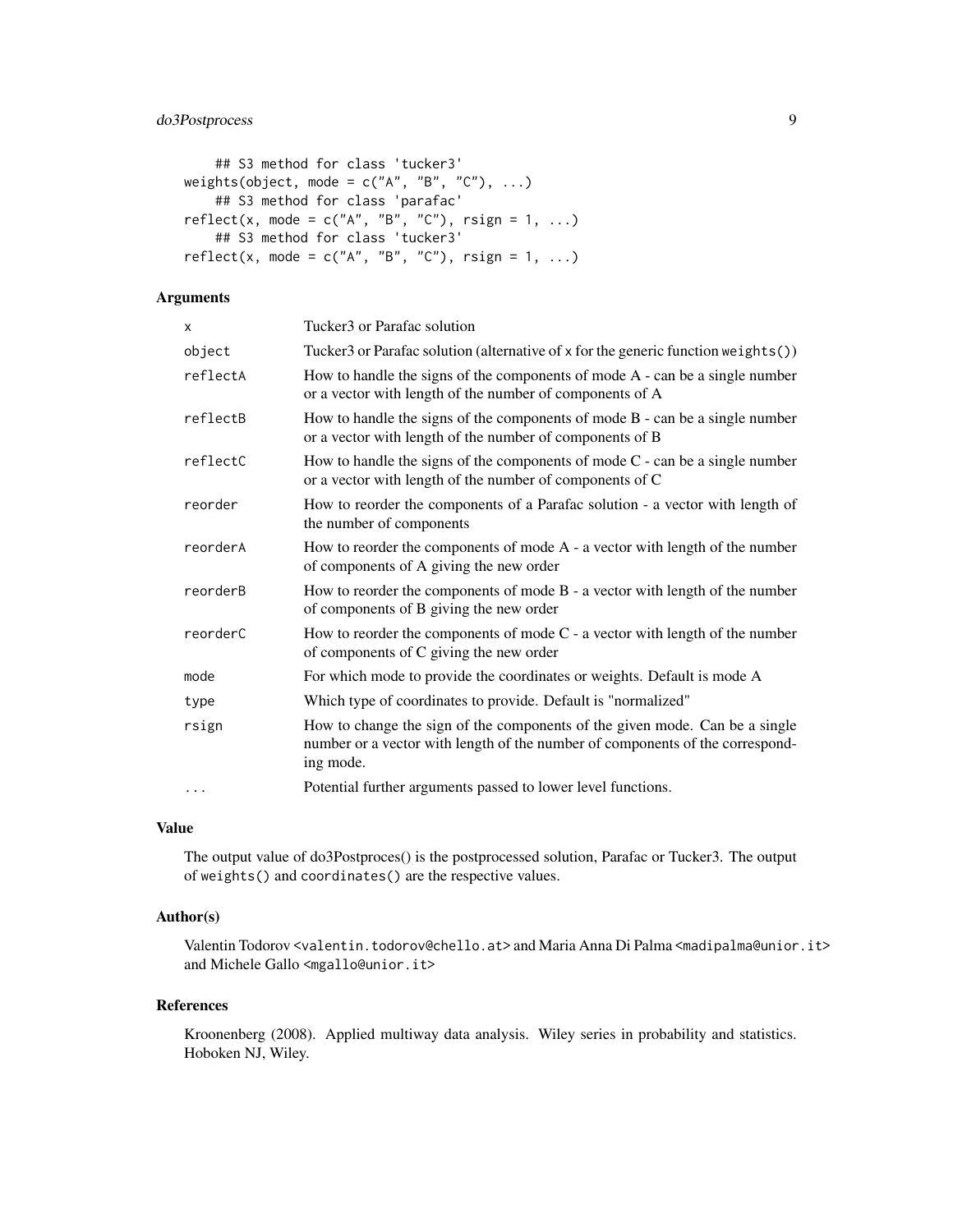## Examples

```
data(elind)
x1 <- do3Scale(elind, center=TRUE, scale=TRUE)
(cp <- Parafac(x1, ncomp=3, const=c("orth", "none", "none")))
cp$B
cp1 <- do3Postprocess(cp, reflectB=-1) # change the sign of all components of B
cp1$B
weights(cp1)
coordinates(cp1)
coordinates(cp1, type="principal")
## Same as above - the centering and scaling is done inside the Parafac procedure
(cp1 <- Parafac(elind, ncomp=3, const=c("orth", "none", "none"),
    center=TRUE, scale=TRUE))
## Robust estimation with robust scaling with median and mad
(cp1 <- Parafac(elind, ncomp=3, const=c("orth", "none", "none"),
    center=median, scale=mad, robust=TRUE))
## Robust estimation with robust scaling with median and Qn (Rousseeuw and Croux, 1993)
require(robustbase)
(cp1 <- Parafac(elind, ncomp=3, const=c("orth", "none", "none"),
    center=median, scale=Qn, robust=TRUE))
```
#### do3Rotate *Varimax Rotation for Tucker3 models*

## Description

Computes *varimax* rotation of the core and component matrix of a Tucker3 model to simple structure.

## Usage

```
do3Rotate(x, ...)
## S3 method for class 'tucker3'
do3Rotate(x, weights = c(0, 0, 0), rotate = c("A", "B", "C"), ...)
```
## Arguments

|                         | A Tucker 3 object                                                                                                                              |
|-------------------------|------------------------------------------------------------------------------------------------------------------------------------------------|
| $\cdot$ $\cdot$ $\cdot$ | Potential further arguments passed to called functions.                                                                                        |
| weights                 | A numeric vector with length 3: relative weights (greater or equal 0) for the<br>simplicity of the component matrices A, B and C respectively. |

<span id="page-9-0"></span>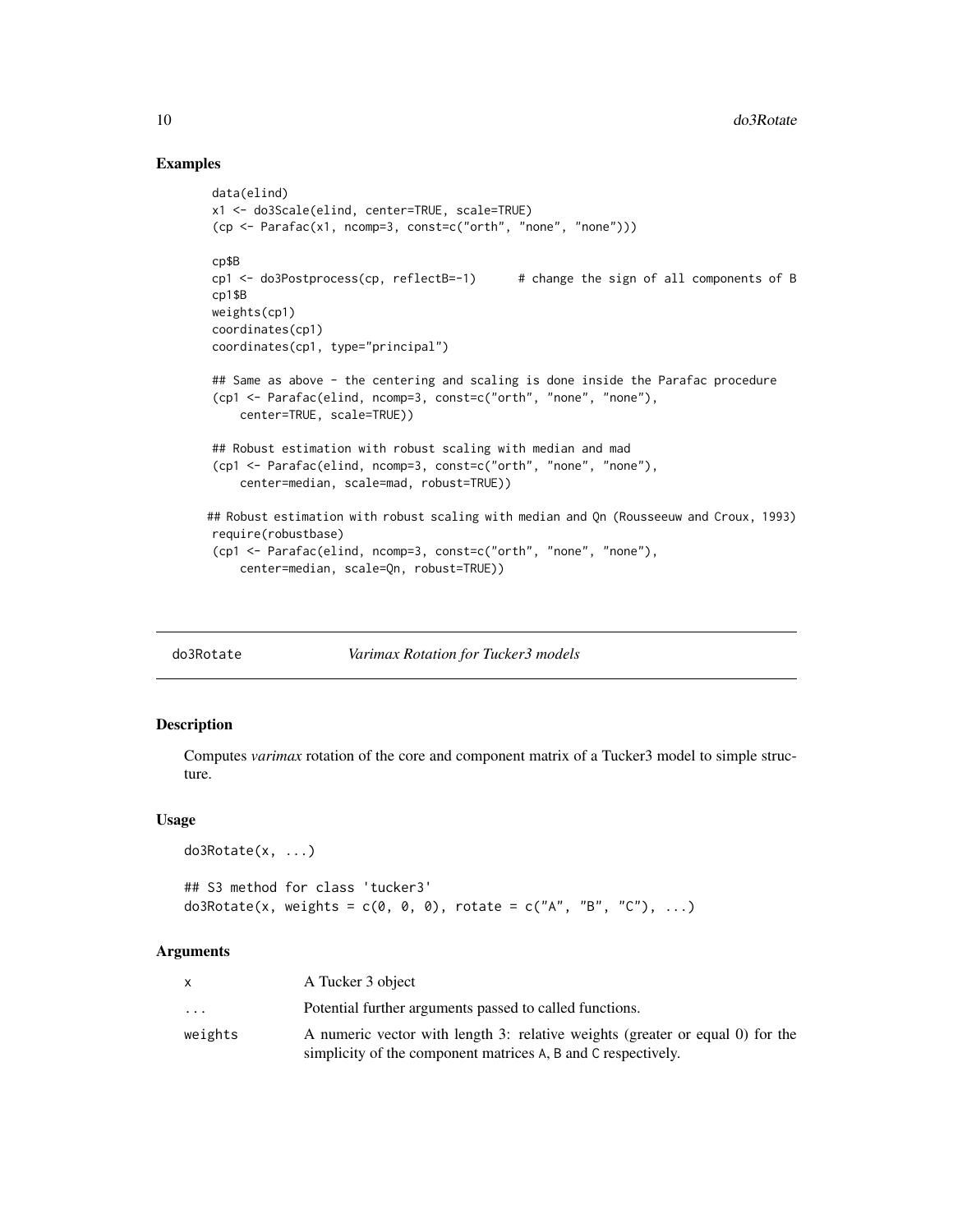#### <span id="page-10-0"></span>do3Scale 11

| rotate | Within which mode to rotate the Tucker 3 solution: rotate="A" means to rotate  |
|--------|--------------------------------------------------------------------------------|
|        | the component matrix A of mode A; rotate=c( $A$ , $B$ ) means to rotate the    |
|        | component matrices A and B of modes A and B respectively. Default is to rotate |
|        | all modes, i.e. $rotate=c("A"."B"."C").$                                       |
|        |                                                                                |

# Value

A list including the following components:

## Author(s)

Valentin Todorov, <valentin.todorov@chello.at>

#### Examples

```
## Rotation of a Tucker3 solution
data(elind)
(t3 <- Tucker3(elind, 3, 2, 2))
xout <- do3Rotate(t3, c(3, 3, 3), rotate=c("A", "B", "C"))
xout$vvalue
```
do3Scale *Centering and scaling*

# Description

Centering and/or normalization of a three way array or a matricized array across one mode (modes indicated by "A", "B" or "C").

# Usage

```
## S3 method for class 'tucker3'
do3Scale(x, renorm.mode = c("A", "B", "C"), ...)
   ## S3 method for class 'parafac'
do3Scale(x, renorm.mode = c("A", "B", "C"), ...)
   ## Default S3 method:
do3Scale(x, center = FALSE, scale = FALSE,
        center.mode = c("A", "B", "C", "AB", "AC", "BC", "ABC"),
        scale.mode = c("B", "A", "C"),
       only.data=TRUE, ...)
```
# Arguments

| X.     | Three dimensional array of order $(I \times J \times K)$ or a matrix (or data.frame coerced |
|--------|---------------------------------------------------------------------------------------------|
|        | to a matrix) of order $(I \times JK)$ containing the matricized array (frontal slices)      |
| center | Whether and how to center the data. Can be NULL, logical TRUE or FALSE, func-               |
|        | tion or a numeric vector with length corresponding to the number of columns in              |
|        | the corresponding mode. If center=TRUE, mean () is used; default is center=FALSE.           |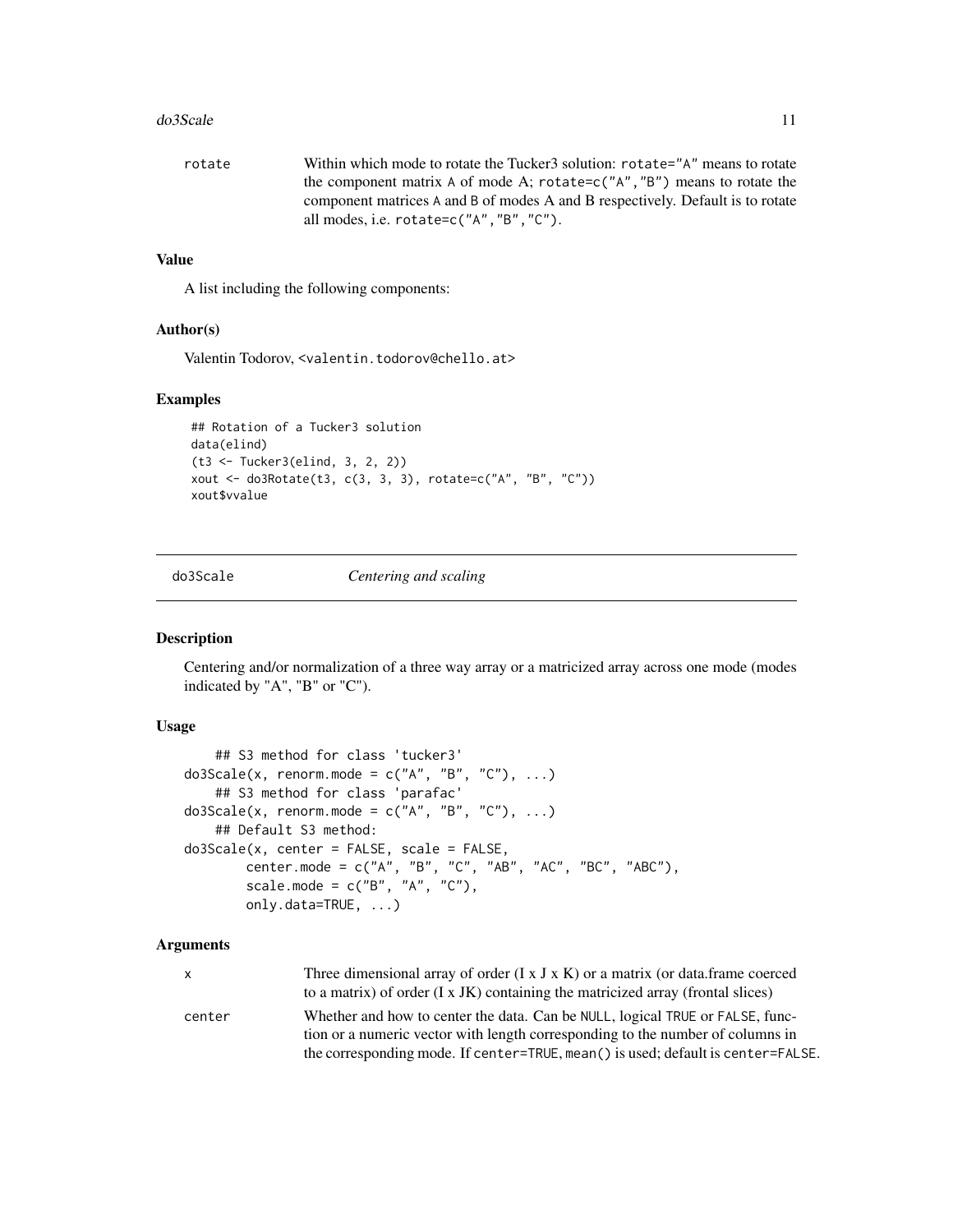<span id="page-11-0"></span>

| scale       | Whether and how to scale the data. Can be NULL, logical TRUE or FALSE, function<br>or a numeric vector with length corresponding to the number of columns in the<br>corresponding mode. If scale=TRUE, sd() is used; default is scale=FALSE. |
|-------------|----------------------------------------------------------------------------------------------------------------------------------------------------------------------------------------------------------------------------------------------|
| center.mode | Across which mode to center. Default is center, mode="A"                                                                                                                                                                                     |
| scale.mode  | Within which mode to scale. Default is scale.mode="B"                                                                                                                                                                                        |
| renorm.mode | Within which mode to renormalize a Parafac or Tucker3 solution. See in Details<br>how this is performed for the different models. Default is renorm mode="A"                                                                                 |
| only.data   | Whether to return only the centered/scaled data or also the center and the scale<br>themselves. Default is only. data=TRUE                                                                                                                   |
| $\ddotsc$   | potential further arguments passed to lower level functions.                                                                                                                                                                                 |

# Value

A named list, consisting of the centered and/or scaled data, a center vector, a scale vector and the mode in which the data were centered/scaled.

## Author(s)

Valentin Todorov <valentin.todorov@chello.at> and Maria Anna Di Palma <madipalma@unior.it> and Michele Gallo <mgallo@unior.it>

# References

Kiers, H.A.L. (2000).Towards a standardizrd notation and terminology in multiway analysis. *Journal of Chemometrics*, 14:105-122.

Kroonenberg, P.M. (1983).Three-mode principal component analysis: Theory and applications (Vol. 2), DSWO press.

## Examples

```
data(elind)
(x1 <- do3Scale(elind, center=TRUE, scale=TRUE))
(x2 <- do3Scale(elind, center=TRUE, scale=TRUE, center.mode="B"))
(x3 <- do3Scale(elind, center=TRUE, scale=TRUE, center.mode="C", scale.mode="C"))
```
elind *OECD Electronics Industries Data*

## Description

OECD publishes comparative statistics of the export size of various sectors of the electronics industry:

- 1. information science,
- 2. telecommunication products,
- 3. radio and television equipment,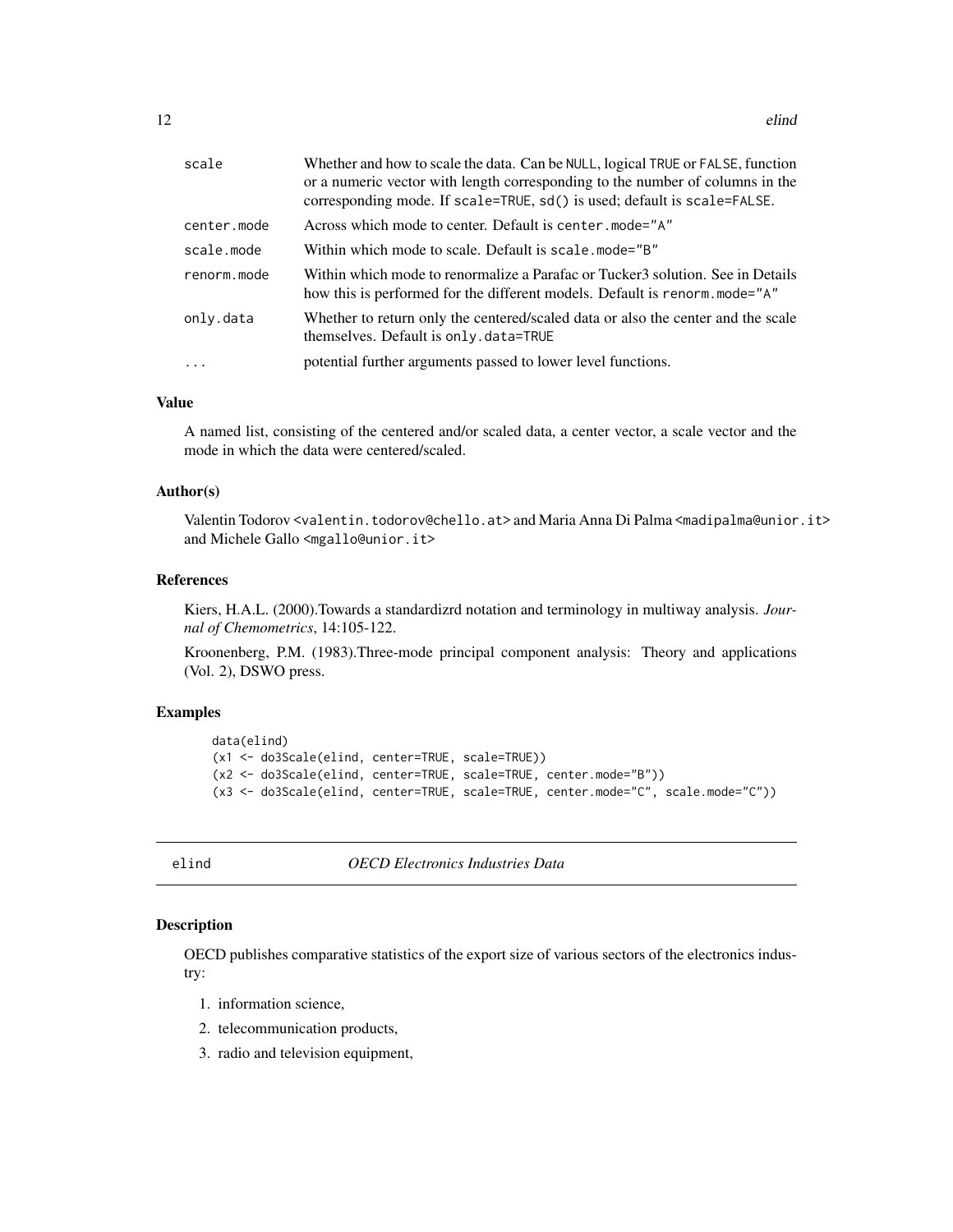elind 13

- 4. components and parts,
- 5. electromedical equipment, and
- 6. scientific equipment.

The data consist of specialisation indices of electronics industries of 23 European countries for the years 1973–1979. The specialization index is defined as the proportion of the monetary value of an electronic industry compared to the total export value of manufactured goods of a country compared to the similar proportion for the world as a whole (see D'Ambra, 1985, p. 249 and Kroonenberg, 2008, p.282).

# Usage

data(elind)

## Format

A three-way array with dimension 23x6x7. The first dimension refers to 23 countries. The second dimension refers to the six indices of electronics industries. The third dimension refers to the years in the period 1978–1985.

## Source

The data set is available from Pieter Kroonenberg's web site at: [https://three-mode.leidenuniv.](https://three-mode.leidenuniv.nl/data/electronicindustriesinfo.htm) [nl/data/electronicindustriesinfo.htm](https://three-mode.leidenuniv.nl/data/electronicindustriesinfo.htm)

# References

D'Ambra, L. (1985). Alcune estensione dell'analisi in componenti principali per lo studio dei sistemi evolutivi. Uno studio sul commercio internazionale dell'elettronica. In: Ricerche Economiche. 2. del Dipartimento di Scienze Economiche Ca'Foscari, Venezia.

Kroonenberg PM (2008). Applied multiway data analysis. Wiley series in probability and statistics. John Wiley and Sons, Hoboken, NJ, p.282.

```
data(elind)
res <- Parafac(elind, robust=FALSE, coda.transform="none")
## Distance-distance plot
plot(res, which="dd", main="Distance-distance plot")
## Paired component plot, mode A
plot(res, which="comp", main="Paired component plot (mode A)")
## Paired component plot, mode B
plot(res, which="comp", mode="B", main="Paired component plot (mode B)")
## Per-component plot
plot(res, which="percomp", comp=1, main="Per component plot")
```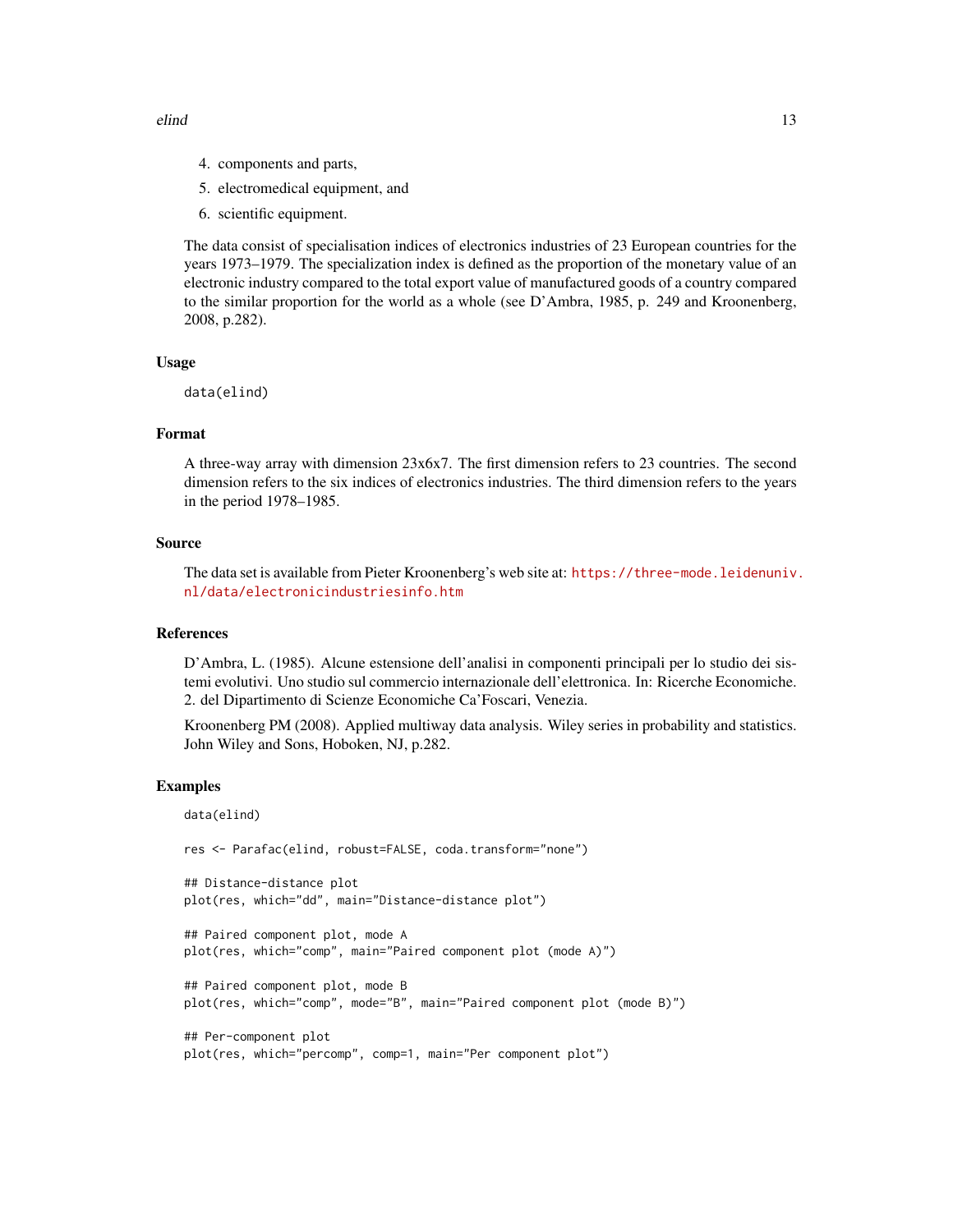```
## all components plot
plot(res, which="allcomp", main="All components plot", legend.position="topright")
```
#### girls *Sempe girls' growth curves data*

# Description

Thirty girls selected from a French auxiological study (1953-1975) to get insight into the physical growth patterns of children from ages four to fifteen, Sempe (1987). They were measured yearly between the ages 4 and 15 on the following eight variables:

- 1. weight  $=$  Weight
- 2. length  $=$  Length
- 3. crump = Crown-rump length
- 4. head = Head circumference
- 5.  $\text{check} = \text{Check}$  circumference
- 6. arm = Arm
- 7.  $calf = \text{Calf}$
- 8. pelvis = Pelvis

The data set is three way data array of size 30 (girls) x 8 (variables) x 12 (years).

## Usage

data("girls")

## Format

The format is a three way array with the following dimensions: The first dimension refers to 30 girls. The second dimension refers to the eight variables measured on the girls. The third dimension refers to the years  $-4$  to 15.

## Details

The data are generally preprocessed as standard multiway profile data. For details see Kroonenberg (2008), Chapters 6 and 15.

#### Source

The data sets are available from Pieter Kroonenberg's web site at: [http://www.leidenuniv.nl/](http://www.leidenuniv.nl/fsw/three-mode/data/girlsgrowthcurvesinfo.htm) [fsw/three-mode/data/girlsgrowthcurvesinfo.htm](http://www.leidenuniv.nl/fsw/three-mode/data/girlsgrowthcurvesinfo.htm)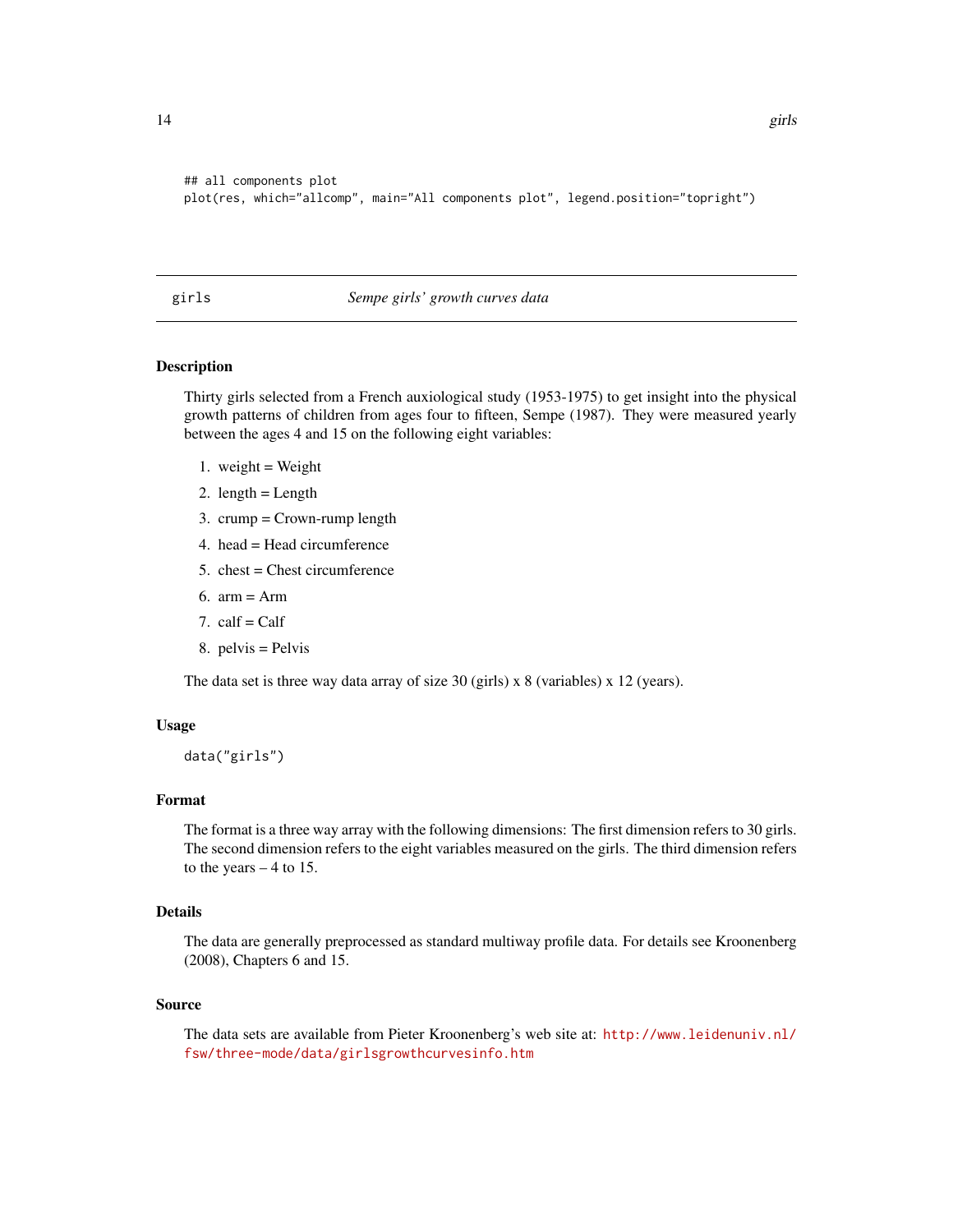## <span id="page-14-0"></span>Kojima **15**

## References

Sempe, M. (1987). Multivariate and longitudinal data on growing children: Presentation of the French auxiological survey. In J.Janssen et al. Data analysis. The Ins and Outs of solving real problems (pp. 3-6). New York: Plenum Press.

Kroonenberg (2008). Applied multiway data analysis. Wiley series in probability and statistics. Hoboken NJ, Wiley.

## Examples

```
data(girls)
str(girls)
## Center the data in mode A and find the "average girl"
center.girls <- do3Scale(girls, center=TRUE, only.data=FALSE)
X <- center.girls$x
center <- center.girls$center
average.girl <- as.data.frame(matrix(center, ncol=8, byrow=TRUE))
dimnames(average.girl) <- list(dimnames(X)[[3]], dimnames(X)[[2]])
## Divide these variables by 10 to reduce their range
average.girl$weight <- average.girl$weight/10
average.girl$length <- average.girl$length/10
average.girl$crrump <- average.girl$crrump/10
average.girl
p <- ncol(average.girl)
plot(rownames(average.girl), average.girl[,1], ylim=c(min(average.girl),
    max(average.girl)), type="n", xlab="Age", ylab="")
for(i in 1: p)
{
    lines(rownames(average.girl), average.girl[,i], lty=i, col=i)
    points(rownames(average.girl), average.girl[,i], pch=i, col=i)
}
legend <- colnames(average.girl)
legend[1] <- paste0(legend[1], "*")
legend[2] <- paste0(legend[3], "*")
legend[3] <- paste0(legend[4], "*")
legend("topleft", legend=legend, col=1:p, lty=1:p, pch=1:p)
```
Kojima *Parental behaviour in Japan*

#### Description

The data are drawn from a study (Kojima, 1975) of the perception of parental behaviour by parents and their children. Two data sets, boys and girls are available as Kojima.boys and Kojima.girls.

- Boys data were analysed in Kroonenberg (2008)
- Girls data were analysed in Kroonenberg, Harshman, & Murakami (2009).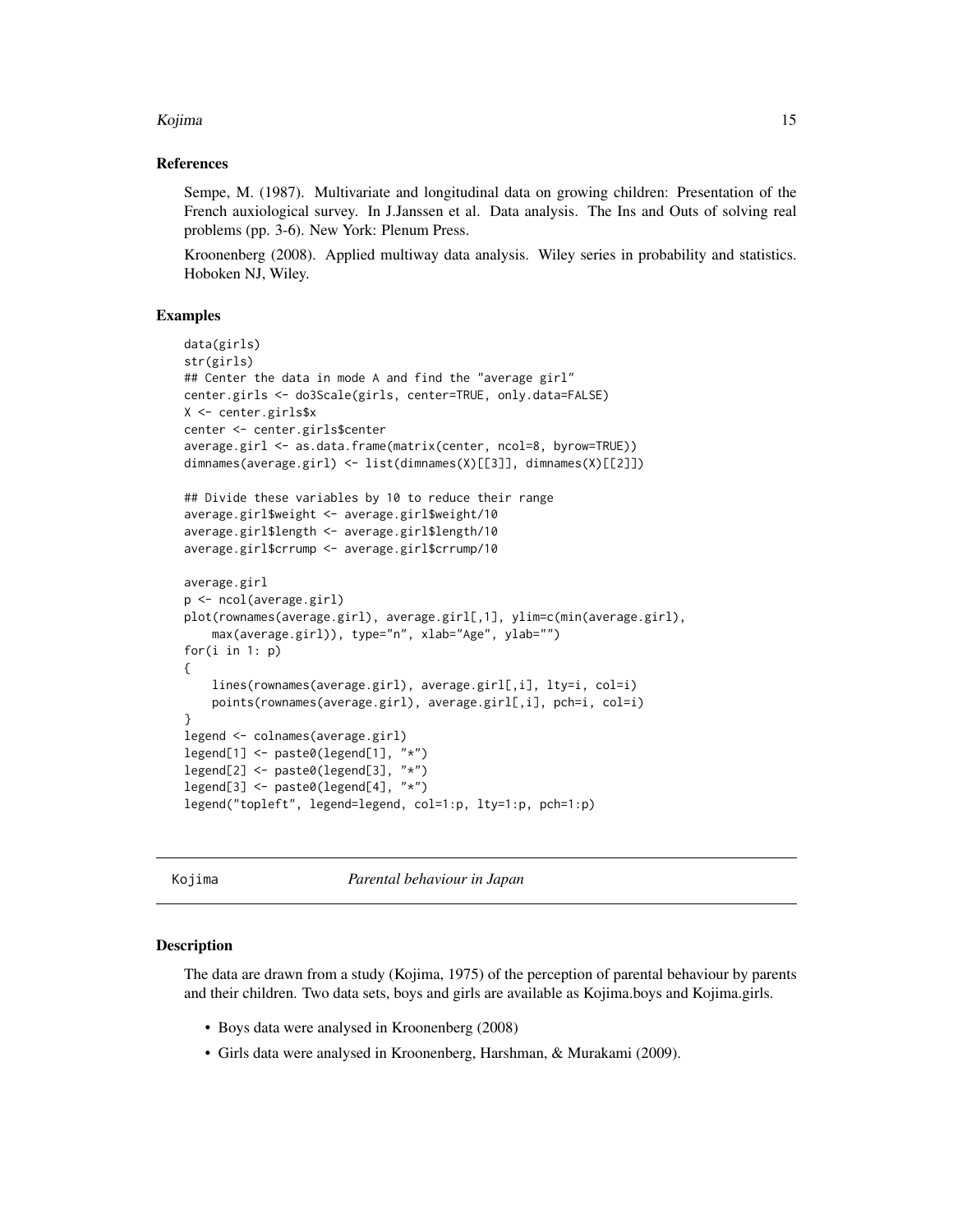16 Kojima

#### Usage

data(Kojima)

## Format

Both data sets are three dimensional arrays:

- boys: 150 x 18 x 4
- girls: 153 x 18 x 4

The rows (1st mode) are 150 Japanese sons/153 Japanese daughters. The columns (2nd mode) are 18 scales (Acceptance, Child centerness, Possesiveness, etc.). The slices (3rd mode) are the 4 judgements (See Details for explanation).

## Details

The boys data are ratings expressing the judgments of parents with respect to their own behaviour toward their sons, and the judgments of their sons with respect to their parents. Thus, there are four conditions:

- Father-Own behaviour (F-F),
- Mother-Own behaviour (M-M),
- Son-Father (B-F),
- Son-Mother (B-M).

The judgments involved 150 middle-class Japanese eighth-grade boys on the 18 subscales of the inventory. Thus, the data set consists of a 150 (Sons) x 18 (scales) x 4 (judgment combinations) data array.

Similarly, the girls data are ratings expressing the judgments of parents with respect to their own behaviour toward their daughters, and the judgments of their daughters with respect to their parents. Thus, there are four conditions:

- Father-Own behaviour (F-F),
- Mother-Own behaviour (M-M),
- Daughter-Father (G-F),
- Daughter-Mother (G-M).

The judgments involved 153 middle-class Japanese eighth-grade girls on the 18 subscales of the inventory. Thus, the data set consists of a 153 (Daughters) x 18 (scales) x 4 (judgment combinations) data array.

*Preprocessing* Given that the data are three-way profile data they are treated in the standard manner: centering per occasion-variable combination and by normalising the data after centring per lateral slice i.e. per scale over all sons/daughters x judges combinations. For details see Kroonenberg (2008), Chapter 13.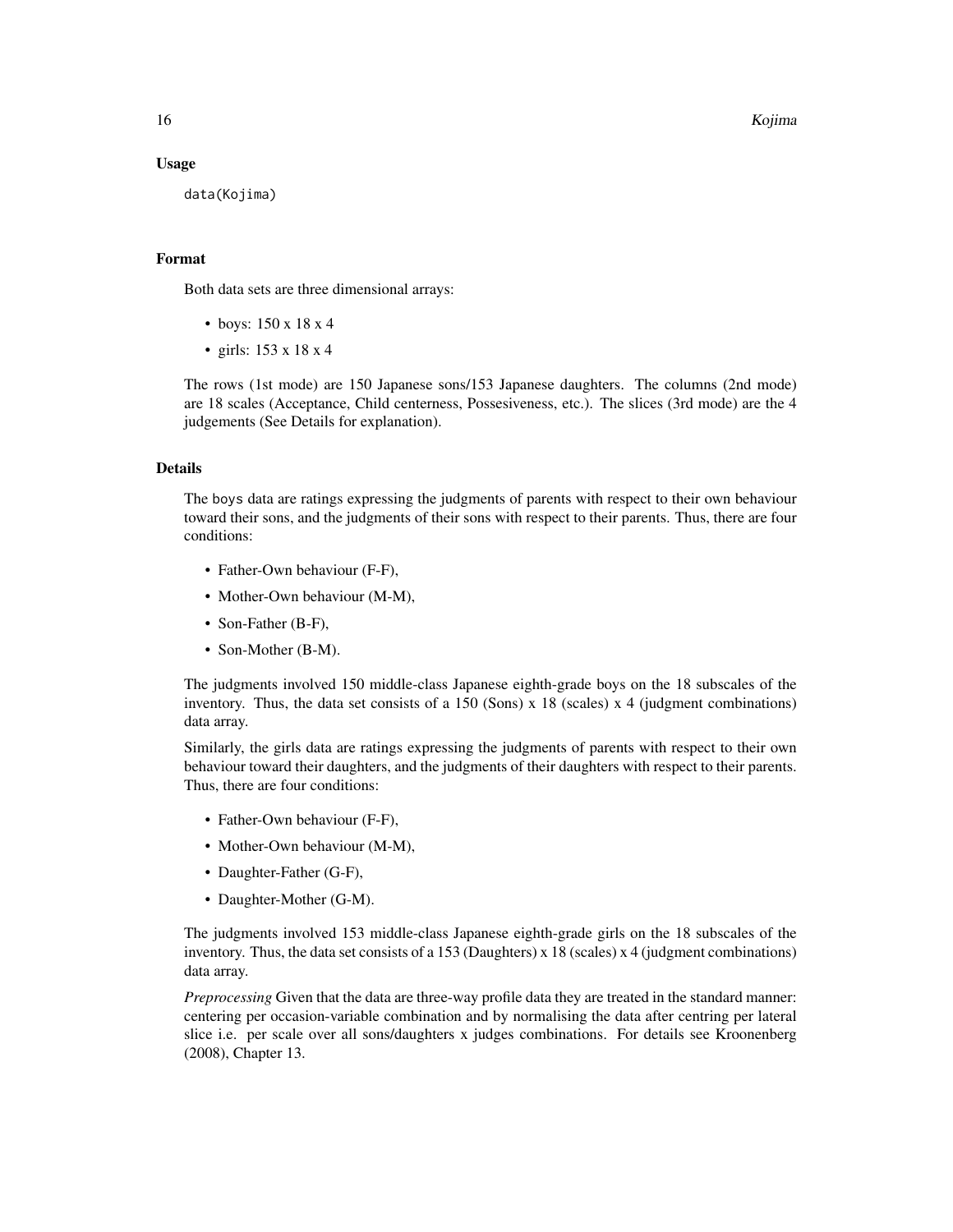# <span id="page-16-0"></span>Source

The data sets are available from the Pieter Kroonenberg's web site at [https://three-mode.](https://three-mode.leidenuniv.nl/) [leidenuniv.nl/](https://three-mode.leidenuniv.nl/).

# References

Kojima, H. (1975). Inter-battery factor analysis of parents' and children's reports of parental behavior. Japanese Psychological Bulletin, 17, 33-48 (in Japanese).

Kroonenberg, P. M. (2008). Applied multiway data analysis. Wiley series in probability and statistics. Wiley, Hoboken NJ.

Kroonenberg, P. M., Harshman, R. A, & Murakami, T. (2009). Analysing three-way profile data using the Parafac and Tucker3 models illustrated with views on parenting. Applied Multivariate Research, 13:5-41. PDF available at: http://www.phaenex.uwindsor.ca/ojs/leddy/index.php/AMR/article/viewFile/2833/2271

## Examples

data(Kojima) dim(Kojima.boys) dim(Kojima.girls)

krp *The Khatri-Rao product of two matrices*

# Description

The function  $\text{krp}(A, B)$  returns the Khatri-Rao product of two matrices A and B, of dimensions I x K and J x K respectively. The result is an IJ x K matrix formed by the matching column-wise Kronecker products, i.e. the k-th column of the Khatri-Rao product is defined as kronecker( $A[, K], B[, K]$ ).

## Usage

krp(A, B)

#### Arguments

| A        | Matrix of order $I \times K$ . |
|----------|--------------------------------|
| <b>B</b> | Matrix of order J x K.         |

# Value

The IJ x K matrix of columnwise Kronecker products.

# Author(s)

Valentin Todorov, <valentin.todorov@chello.at>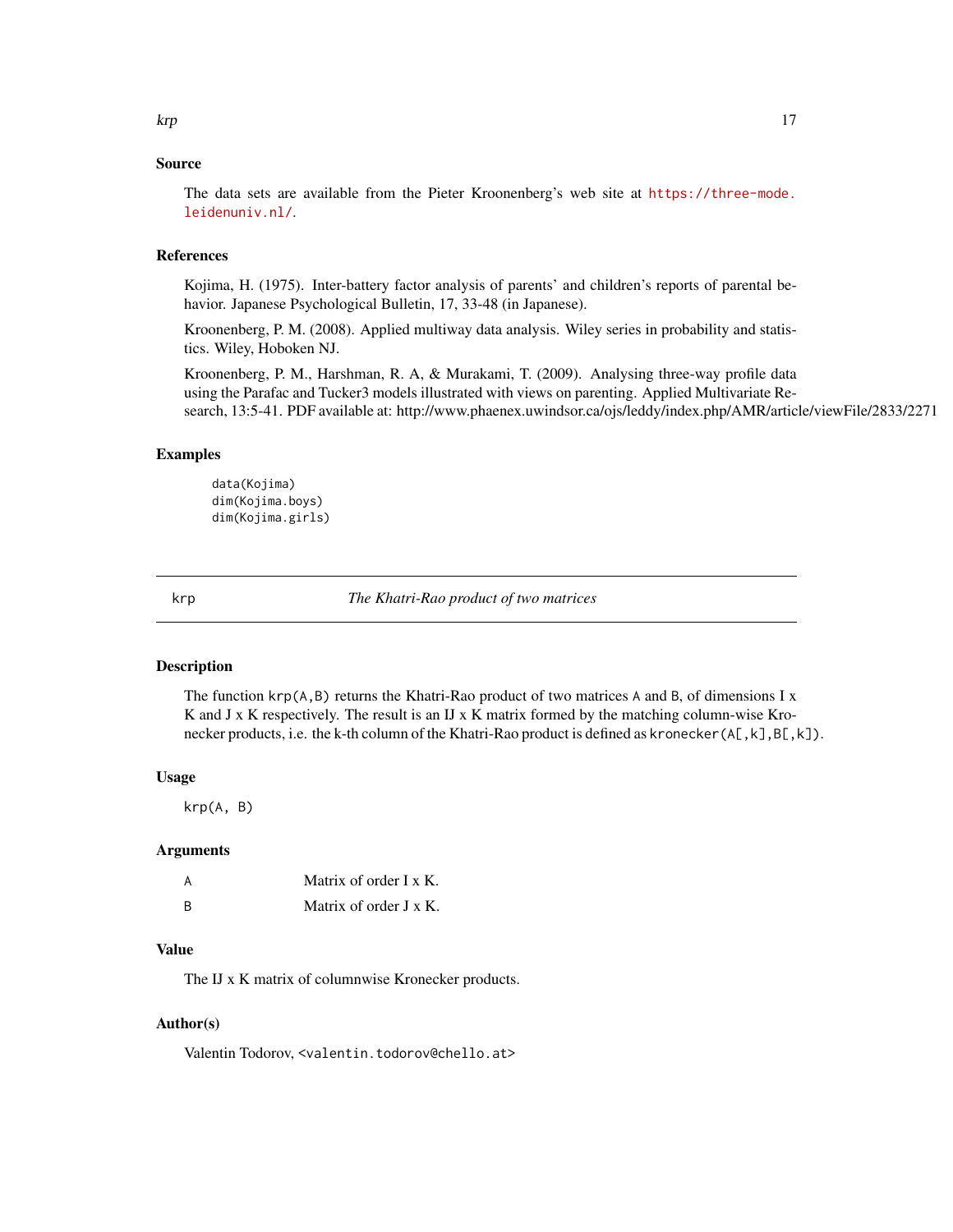## References

Khatri, C. G., and Rao, C. Radhakrishna (1968). Solutions to Some Functional Equations and Their Applications to Characterization of Probability Distributions. Sankhya: Indian J. Statistics, Series A 30, 167-180.

Smilde, A., Bro R. and Gelardi, P. (2004). Multi-way Analysis: Applications in Chemical Sciences, Chichester:Wiley

## Examples

```
a \leq - matrix(1:12, 3, 4)
b \leftarrow diag(1:4)krp(a, b)
krp(b, a)
```
mtrace *The trace of a square numeric matrix*

#### Description

Computes the trace of a square numeric matrix. If A is not numeric and square matrix, the function terminates with an error message.

#### Usage

mtrace(A)

# Arguments

A square numeric matrix.

# Value

the sum of the values on the diagonal of the matrix A, i.e. sum(diag(A)).

# Author(s)

Valentin Todorov, <valentin.todorov@chello.at>

```
(a \leq matrix(c(5, 2, 3, 4, -3, 7, 4, 1, 2), ncol=3))(b \le matrix(c(1,0,1, 0,1,2, 1,0,3), ncol=3))
mtrace(a)
mtrace(b)
## tr(A+B)=tr(A)+tr(B)
all.equal(mtrace(a) + mtrace(b), mtrace(a+b))
```
<span id="page-17-0"></span>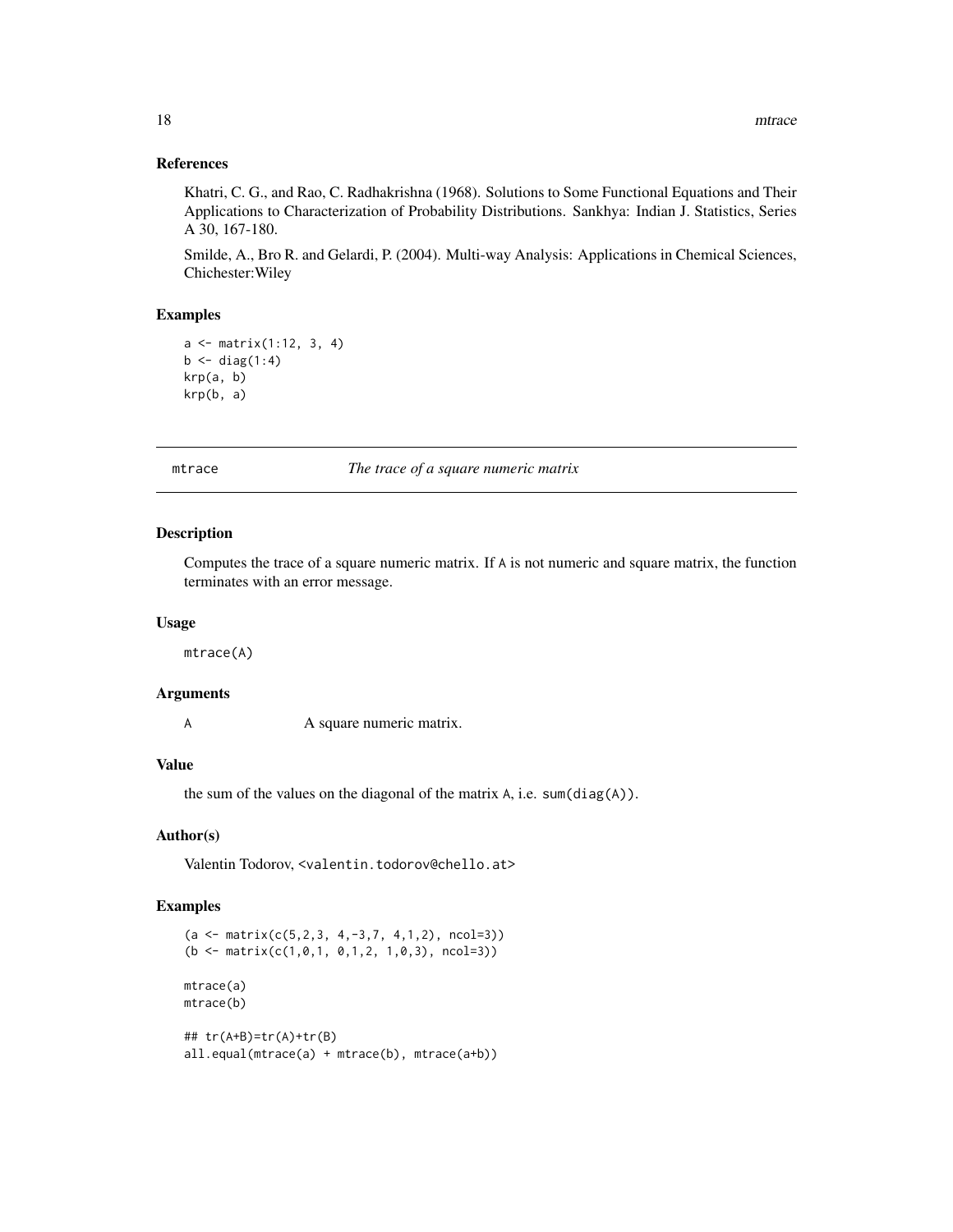## <span id="page-18-0"></span>Parafac 2008 and 2009 and 2009 and 2009 and 2009 and 2009 and 2009 and 2009 and 2009 and 2009 and 2009 and 200

```
## tr(A)=tr(A')
all.equal(mtrace(a), mtrace(t(a)))
## tr(alphA)=alphatr(A)
alpha <-0.5all.equal(mtrace(alpha*a), alpha*mtrace(a))
## tr(AB)=tr(BA)
all.equal(mtrace(a %*% b), mtrace(b %*% a))
## tr(A)=tr(BAB-1)
all.equal(mtrace(a), mtrace(b %*% a %*% solve(b)))
```

```
Parafac Robust Parafac estimator for compositional data
```
# Description

Compute a robust Parafac model for compositional data

## Usage

```
Parafac(X, ncomp = 2, center = FALSE,
   center.mode = c("A", "B", "C", "AB", "AC", "BC", "ABC"),
   scale=FALSE, scale.mode=c("B", "A", "C"),
   const="none", conv = 1e-06, start="svd", maxit=10000,
   robust = FALSE, coda.transform=c("none", "ilr", "clr"),
   ncomp.rpca = 0, alpha = 0.75, robiter = 100, crit=0.975, trace = FALSE)
```
# Arguments

| Χ           | 3-way array of data                                                                                                                                                                                                                                                                                                                                                                                                                                                               |
|-------------|-----------------------------------------------------------------------------------------------------------------------------------------------------------------------------------------------------------------------------------------------------------------------------------------------------------------------------------------------------------------------------------------------------------------------------------------------------------------------------------|
| ncomp       | Number of components                                                                                                                                                                                                                                                                                                                                                                                                                                                              |
| center      | Whether to center the data                                                                                                                                                                                                                                                                                                                                                                                                                                                        |
| center.mode | If centering the data, on which mode to do this                                                                                                                                                                                                                                                                                                                                                                                                                                   |
| scale       | Whether to scale the data                                                                                                                                                                                                                                                                                                                                                                                                                                                         |
| scale.mode  | If scaling the data, on which mode to do this                                                                                                                                                                                                                                                                                                                                                                                                                                     |
| const       | Optional constraints for each mode. Can be a three element character vector or a<br>single character, one of "none" for no constraints (default), "or the "for orthogo-<br>nality constraints, "nonneg" for nonnegativity constraints or "zerocor" for zero<br>correlation between the extracted factors. For example, const="orth" means<br>orthogonality constraints for all modes, while const=c("orth", "none", "none")<br>sets the orthogonality constraint only for mode A. |
| conv        | Convergence criterion, defaults to 1e-6                                                                                                                                                                                                                                                                                                                                                                                                                                           |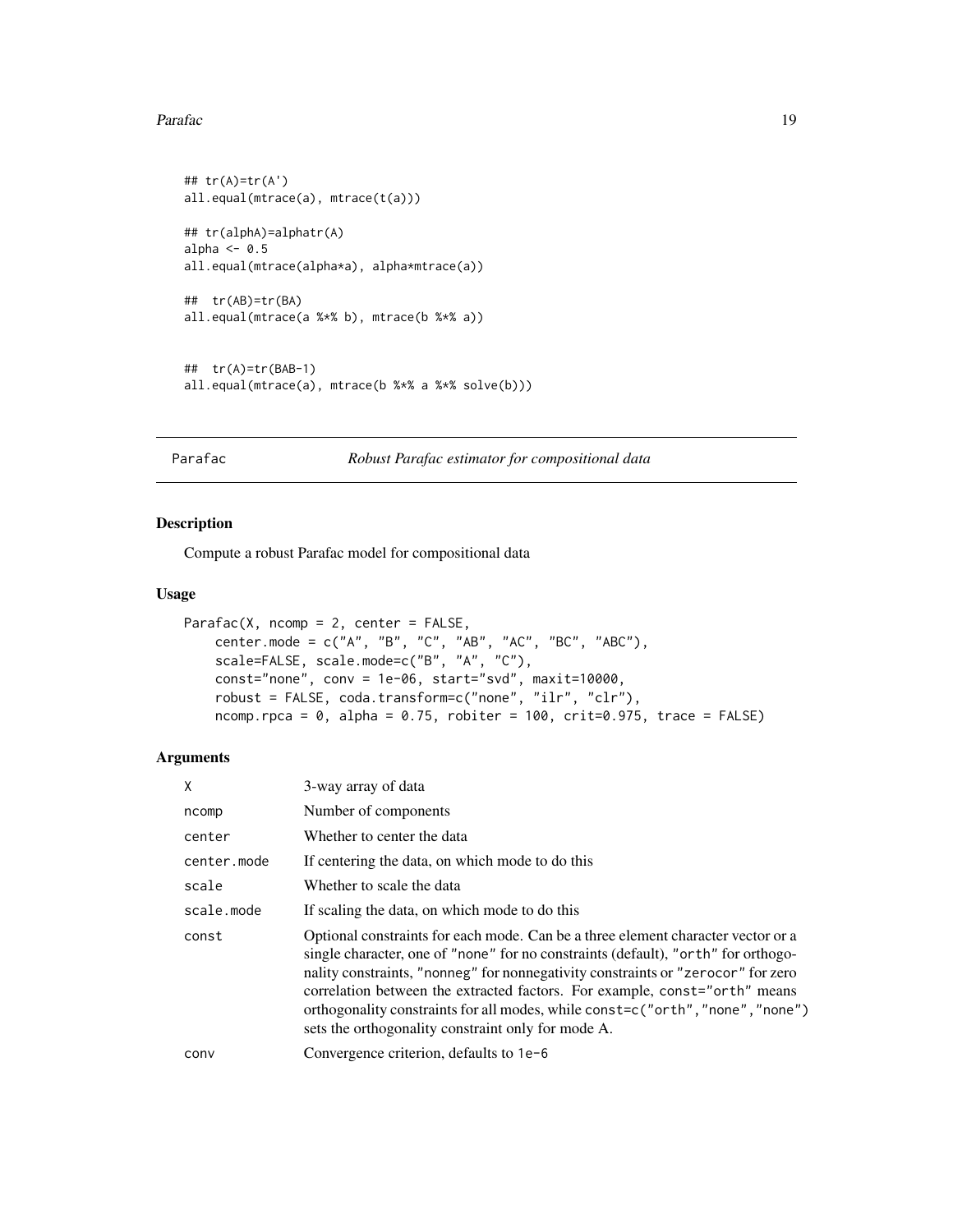| start      | Initial values for the A, B and C components. Can be "svd" for starting point<br>of the algorithm from SVD's, "random" for random starting point (orthonor-<br>malized component matrices or nonnegative matrices in case of nonnegativity<br>constraint), or a list containing user specified components. |  |
|------------|------------------------------------------------------------------------------------------------------------------------------------------------------------------------------------------------------------------------------------------------------------------------------------------------------------|--|
| maxit      | Maximum number of iterations, default is maxit=10000.                                                                                                                                                                                                                                                      |  |
| robust     | Whether to apply a robust estimation                                                                                                                                                                                                                                                                       |  |
|            | coda. transform If the data are a composition, use an <i>ilr</i> or <i>clr</i> transformation. Default is non-<br>compositional data, i.e. coda. transform="none"                                                                                                                                          |  |
| ncomp.rpca | Number of components for robust PCA                                                                                                                                                                                                                                                                        |  |
| alpha      | Measures the fraction of outliers the algorithm should resist. Allowed values are<br>between $0.5$ and 1 and the default is $0.75$                                                                                                                                                                         |  |
| robiter    | Maximal number of iterations for robust estimation                                                                                                                                                                                                                                                         |  |
| crit       | Cut-off for identifying outliers, default $crit=0.975$                                                                                                                                                                                                                                                     |  |
| trace      | Logical, provide trace output                                                                                                                                                                                                                                                                              |  |

# Details

The function can compute four versions of the Parafac model:

- 1. Classical Parafac,
- 2. Parafac for compositional data,
- 3. Robust Parafac and
- 4. Robust Parafac for compositional data.

This is controlled though the paramters robust=TRUE and coda.transform=c("none", "ilr").

# Value

An object of class "parafac" which is basically a list with components:

| fit   | Fit value                                                                                                            |
|-------|----------------------------------------------------------------------------------------------------------------------|
| fp    | Fit percentage                                                                                                       |
| A     | Orthogonal loading matrix for the A-mode                                                                             |
| B     | Orthogonal loading matrix for the A-mode                                                                             |
| Bclr  | Orthogonal loading matrix for the B-mode, clr transformed. Available only if<br>coda.transform="ilr", otherwise NULL |
| C     | Orthogonal loading matrix for the C-mode                                                                             |
| Xhat  | (Robustly) reconstructed array                                                                                       |
| const | Optional constraints (same as the input parameter)                                                                   |
| iter  | Number of iterations                                                                                                 |
| rd    | Residual distances                                                                                                   |
| sd    | Score distances                                                                                                      |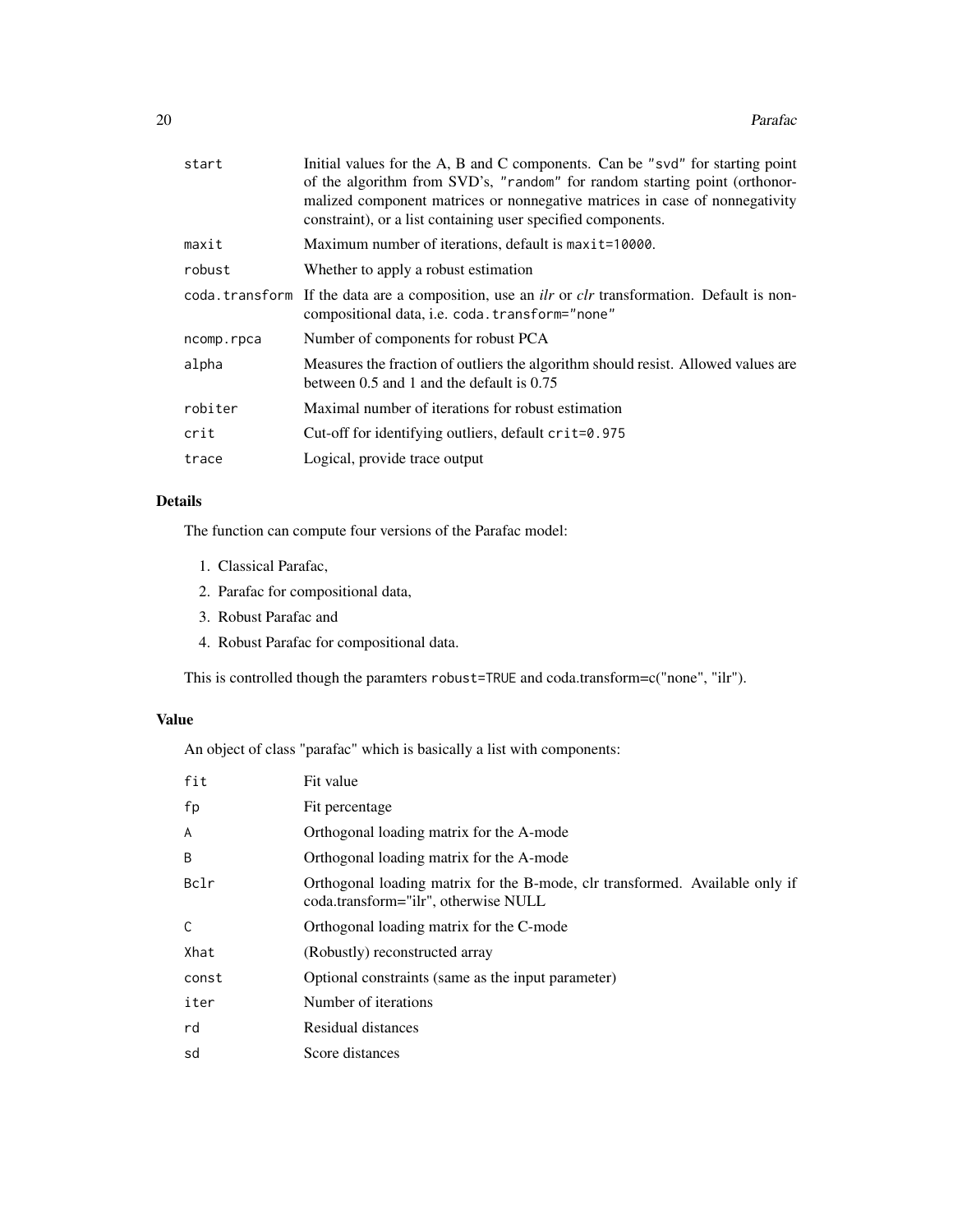## Parafac 21 and 22 and 22 and 22 and 22 and 23 and 23 and 23 and 23 and 23 and 24 and 24 and 25 and 26 and 27 and 27 and 27 and 27 and 27 and 27 and 27 and 27 and 27 and 27 and 27 and 27 and 27 and 27 and 27 and 27 and 27 a

| flag<br>The observations whose residual distance rd is larger than cutoff, rd or score |                                                                                               |
|----------------------------------------------------------------------------------------|-----------------------------------------------------------------------------------------------|
|                                                                                        | distance so is larger than cutoff, sd, can be considered outliers and receive a               |
|                                                                                        | flag equal to zero. The regular observations receive a flag 1                                 |
| robust                                                                                 | The paramater robust, whether robust method is used or not                                    |
|                                                                                        | .coda.transform Which codatransformation is used, can be coda.transform=c("none","ilr","clr") |

## Author(s)

Valentin Todorov <valentin.todorov@chello.at> and Maria Anna Di Palma <madipalma@unior.it> and Michele Gallo <mgallo@unior.it>

## References

Harshman, R.A. (1970). Foundations of Parafac procedure: models and conditions for an "explanatory" multi-mode factor analysis. *UCLA Working Papers in Phonetics*, 16: 1–84.

Engelen, S., Frosch, S. and Jorgensen, B.M. (2009). A fully robust PARAFAC method analyzing fluorescence data. *Journal of Chemometrics*, 23(3): 124–131.

Kroonenberg, P.M. (1983).Three-mode principal component analysis: Theory and applications (Vol. 2), DSWO press.

Rousseeuw, P.J. and Driessen, K.V. (1999). A fast algorithm for the minimum covariance determinant estimator. *Technometrics*, 41(3): 212–223.

Egozcue J.J., Pawlowsky-Glahn V., Mateu-Figueras G. and Barcel'o-Vidal, C. (2003). Isometric logratio transformations for compositional data analysis. *Mathematical Geology*, 35(3): 279-300

```
#############
##
## Example with the UNIDO Manufacturing value added data
data(va3way)
dim(va3way)
## Treat quickly and dirty the zeros in the data set (if any)
va3way[va3way==0] <- 0.001
##
res <- Parafac(va3way)
res
print(res$fit)
print(res$A)
## Distance-distance plot
plot(res, which="dd", main="Distance-distance plot")
data(ulabor)
res <- Parafac(ulabor, robust=TRUE, coda.transform="ilr")
res
```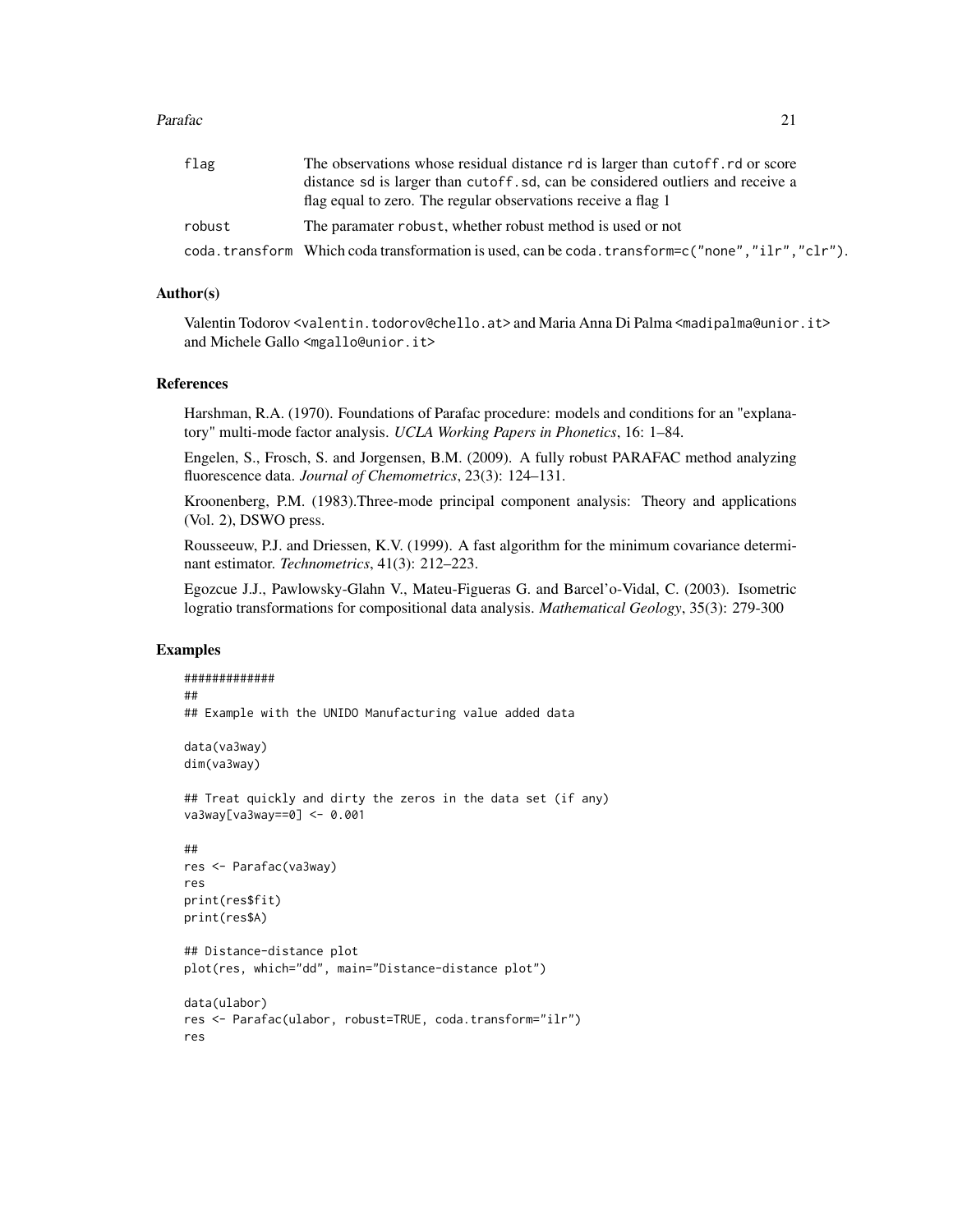#### <span id="page-21-0"></span>22 permute

```
## Plot Orthonormalized A-mode component plot
plot(res, which="comp", mode="A", main="Component plot, A-mode")
## Plot Orthonormalized B-mode component plot
plot(res, which="comp", mode="B", main="Component plot, B-mode")
## Plot Orthonormalized C-mode component plot
plot(res, which="comp", mode="C", main="Component plot, C-mode")
```
## permute *Permutation of a matricized array*

## Description

Permutes the matricized ( $n \times m \times p$ ) array X to the matricized array Y of order ( $m \times p \times n$ ).

## Usage

permute(X,n,m,p)

# Arguments

|   | Matrix (or data.frame coerced to a matrix) containing the matricized array |
|---|----------------------------------------------------------------------------|
| n | Number of A-mode entities of the array X                                   |
| m | Number of B-mode entities of the array X                                   |
|   | Number of C-mode entities of the array X                                   |
|   |                                                                            |

# Value

Y Matrix containing the permuted matricized array

## References

H.A.L. Kiers (2000). Towards a standardized notation and terminology in multiway analysis. *Journal of Chemometrics 14:105–122*.

```
X \leftarrow \text{array}(1:24, c(4,3,2))dim(X)
## matricize the array
Xa \le - unfold(X) # matricized X with the A-mode entities in its rows
dim(Xa)
Xa
```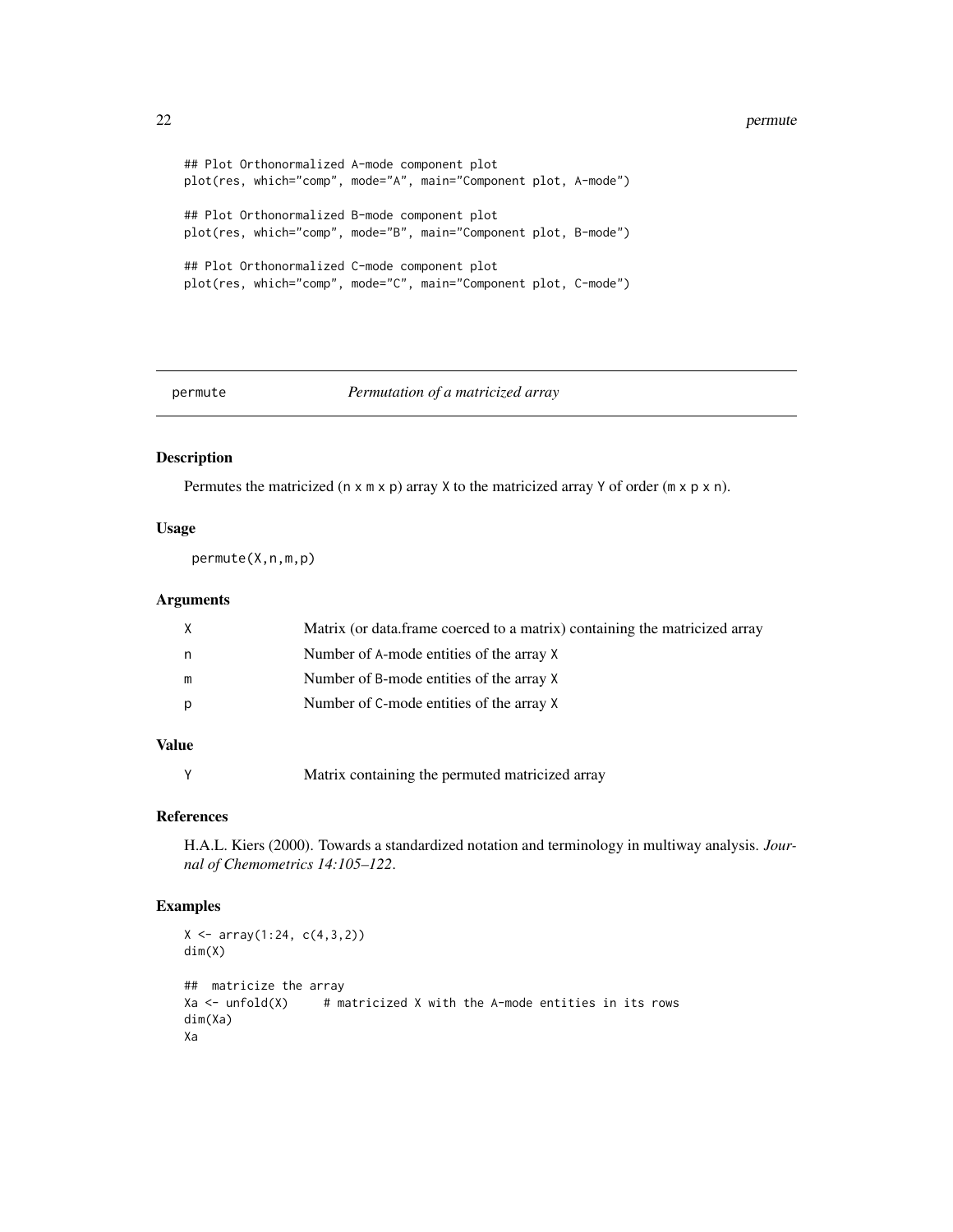# <span id="page-22-0"></span>plot.tucker3 23

```
## matricized X with the B-mode entities in its rows
Xb \leftarrow permute(Xa, 4, 3, 2)
dim(Xb)
Xb
## matricized X with the C-mode entities in its rows
Xc \leftarrow permute(Xb, 3, 2, 4)
dim(Xc)
Xc
```
plot.tucker3 *Plot a parafac or a tucker3 object*

# Description

Different plots for the results of Parafac or Tucker3 analysis, stored in a Parafac or a tucker3 object, see Details.

# Usage

```
## S3 method for class 'tucker3'
plot(x, which = c("dd", "comp", "allowmp", "jbplot","tjplot", "all"), ask = (which == "all" && dev.interactive(TRUE)), id.n, ...)
    ## S3 method for class 'parafac'
plot(x, which = c("dd", "comp", "percomp", "allow, "allow","all"), ask = (which == "all" && dev.interactive(TRUE)), id.n, ...)
```
## Arguments

| <b>X</b>  | A tucker3 object                                                           |
|-----------|----------------------------------------------------------------------------|
| which     | Which plot to select (see Details). Default is dd, distance-distance plot. |
| ask       | Generates all plots in interactive mode                                    |
| id.n      | Number of items to highlight                                               |
| $\ddotsc$ | Other parameters to be passed to the lower level functions.                |

# Details

Different plots for a tucker3 or parafac object will be produced. Use the parameter which to select which plot to produce:

```
dd Distance-distance plot
comp Paired components plot
percomp Per-component plot - only for Parafac
allcomp All components plot
jbplot Joint biplot - only for Tucker3
tjplot Trajectory plot - only for Tucker3
```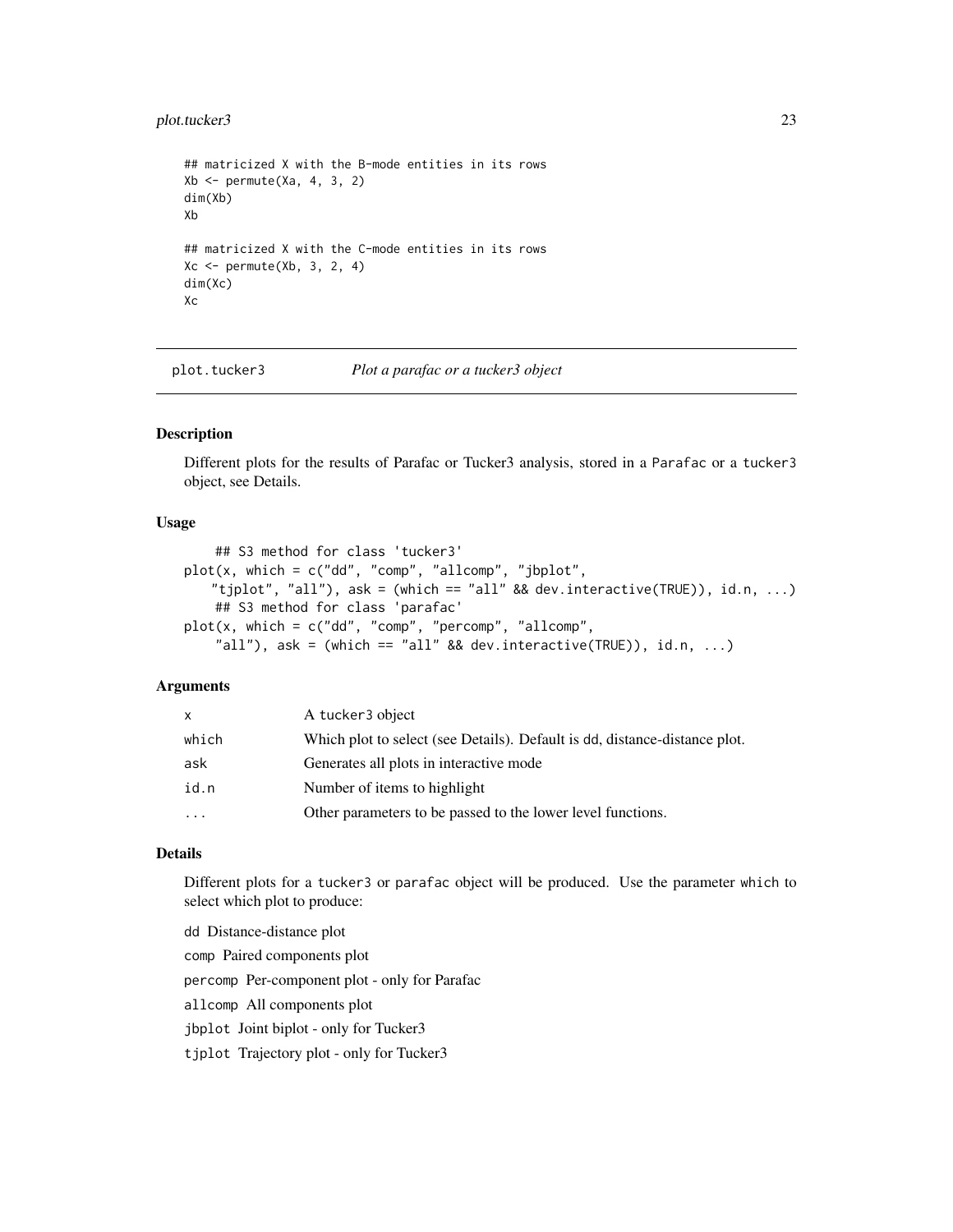## Author(s)

Valentin Todorov <valentin.todorov@chello.at> and Maria Anna Di Palma <madipalma@unior.it> and Michele Gallo <mgallo@unior.it>

## References

Kiers, H.A. (2000).Some procedures for displaying results from three-way methods. *Journal of Chemometrics*. 14(3): 151-170.

Kroonenberg, P.M. (1983).Three-mode principal component analysis: Theory and applications (Vol. 2), DSWO press.

```
#############
##
## Example with the UNIDO Manufacturing value added data
data(va3way)
dim(va3way)
## Treat quickly and dirty the zeros in the data set (if any)
va3way[va3way==0] <- 0.001
##
res <- Tucker3(va3way)
res
print(res$fit)
print(res$A)
## Print the core matrix
print(res$GA)
## Distance-distance plot
plot(res, which="dd", main="Distance-distance plot")
## Paired component plot, mode A
plot(res, which="comp", main="Paired component plot (mode A)")
## Paired component plot, mode B
plot(res, which="comp", mode="B", main="Paired component plot (mode B)")
## Joint biplot
plot(res, which="jbplot", main="Joint biplot")
## Trajectory
plot(res, which="tjplot", choices=c(1:4), arrows=FALSE, main="Trajectory biplot")
```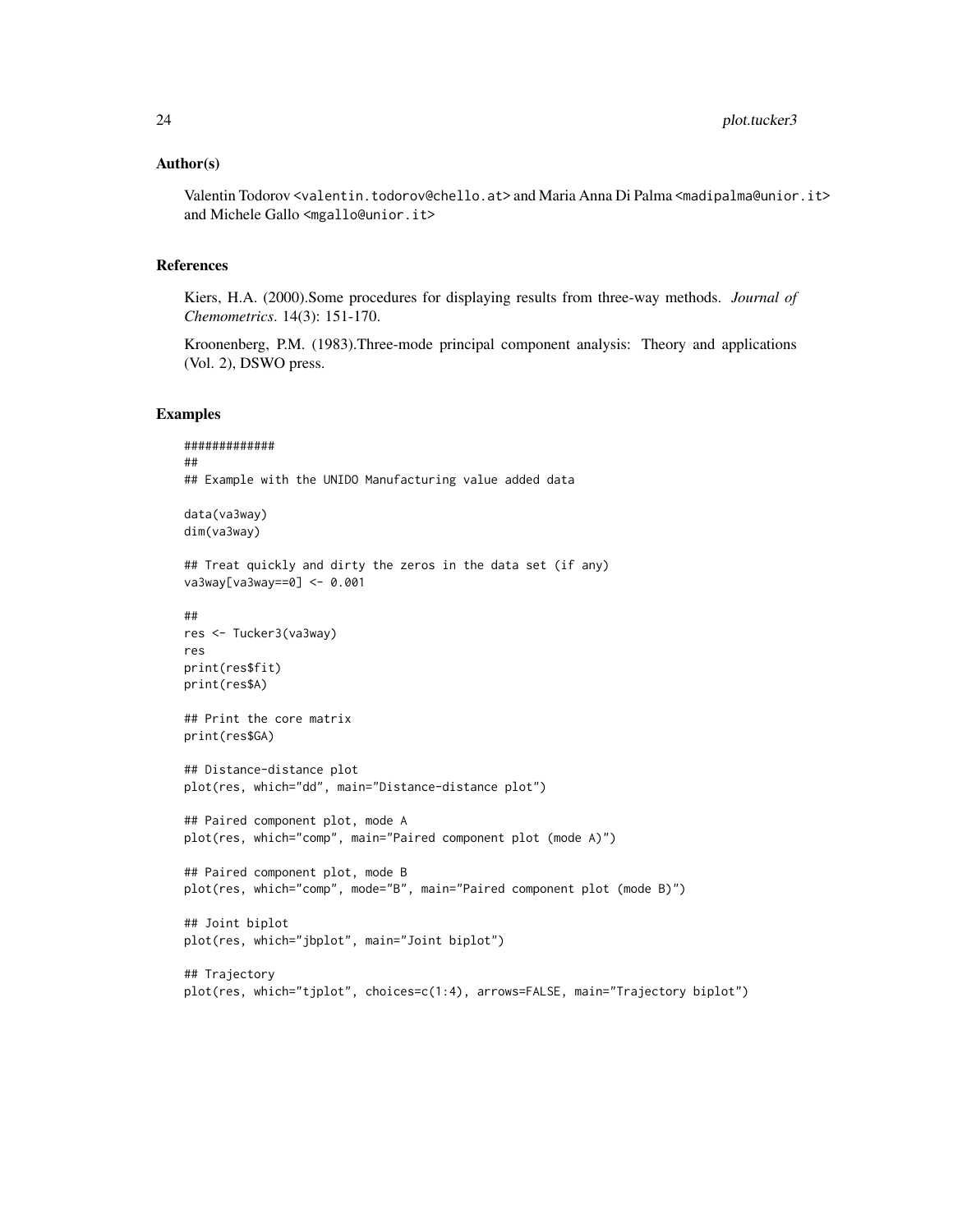<span id="page-24-0"></span>

# Description

Restore an array from its matricization with all the frontal slices of the array next to each other (mode="A")

## Usage

toArray(x, n, m, r, mode =  $c("A", "B", "C"))$ 

# Arguments

| X    | Matrix (or data.frame coerced to a matrix) containing the elements of the frontal<br>slices of an array |
|------|---------------------------------------------------------------------------------------------------------|
| n    | number of A-mode elements                                                                               |
| m    | number of B-mode elements                                                                               |
| r    | number of C-mode elements                                                                               |
| mode | in which mode is the matricized array                                                                   |

## Value

Three way array

# Author(s)

Valentin Todorov <valentin.todorov@chello.at> and Maria Anna Di Palma <madipalma@unior.it> and Michele Gallo <mgallo@unior.it>

# References

H.A.L. Kiers (2000). Towards a standardized notation and terminology in multiway analysis. *Journal of Chemometrics*, 14: 105–122.

```
data(elind)
di <- dim(elind)
toArray(unfold(elind), di[1], di[2], di[3])
```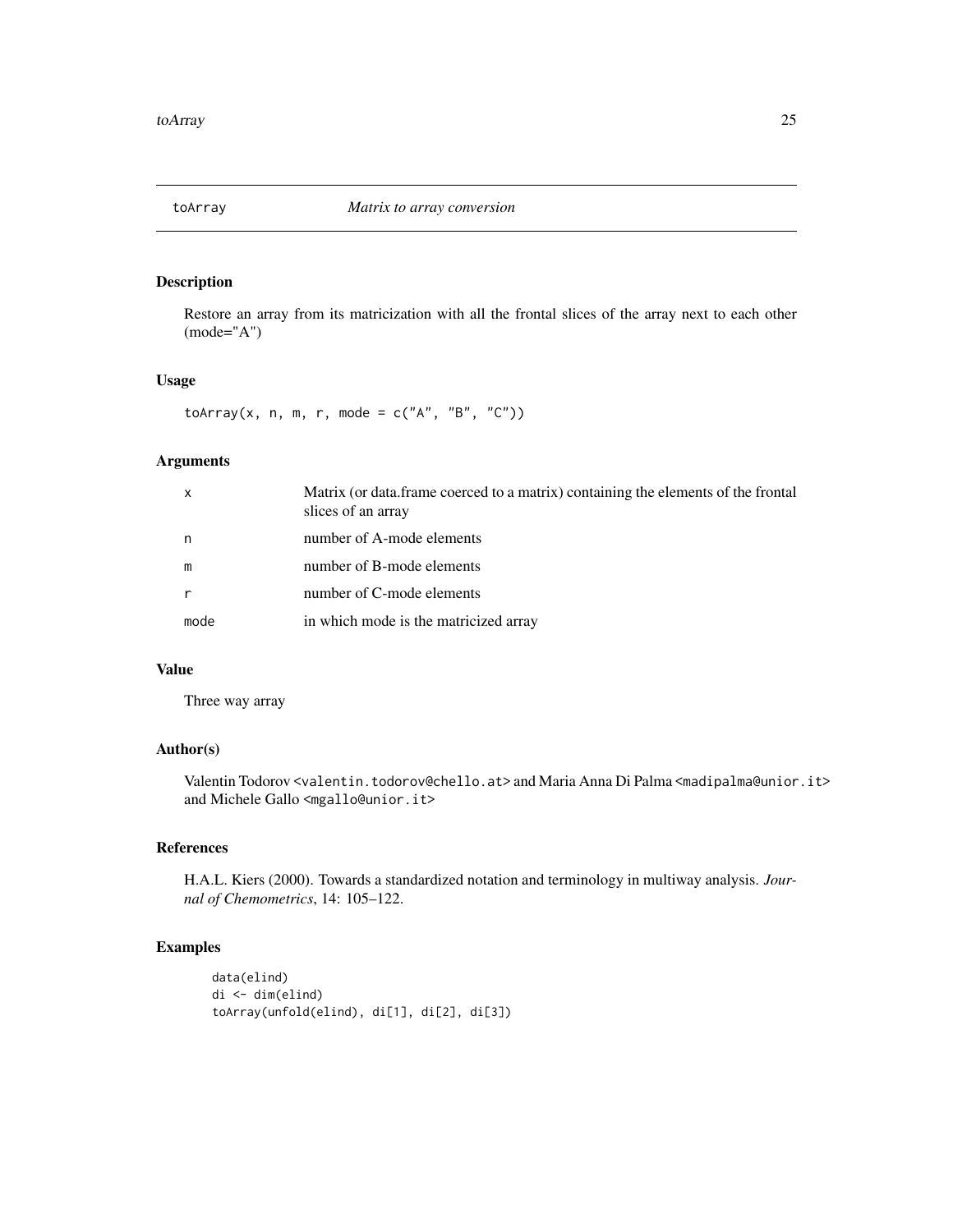<span id="page-25-0"></span>

# Description

Compute a robust Tucker3 model for compositional data

# Usage

```
Tucker3(X, P = 2, Q = 2, R = 2,
   center = FALSE, center.mode = c("A", "B", "C", "AB", "AC", "BC", "ABC"),
   scale = FALSE, scale.mode = c("B", "A", "C"),conv = 1e-06, start="svd",robust = FALSE, coda.transform=c("none", "ilr", "clr"),
   ncomp.rpca = 0, alpha = 0.75, robiter=100, crit=0.975, trace = FALSE)
```
# Arguments

| X           | 3-way array of data                                                                                                                                                                                                                         |  |
|-------------|---------------------------------------------------------------------------------------------------------------------------------------------------------------------------------------------------------------------------------------------|--|
| P           | Number of A-mode components                                                                                                                                                                                                                 |  |
| Q           | Number of B-mode components                                                                                                                                                                                                                 |  |
| R           | Number of C-mode components                                                                                                                                                                                                                 |  |
| center      | Whether to center the data                                                                                                                                                                                                                  |  |
| center.mode | If scaling the data, on which mode to do this                                                                                                                                                                                               |  |
| scale       | Whether to scale the data                                                                                                                                                                                                                   |  |
| scale.mode  | If centering the data, on which mode to do this                                                                                                                                                                                             |  |
| conv        | Convergence criterion, defaults to $1e-6$                                                                                                                                                                                                   |  |
| start       | Initial values for the A, B and C components. Can be "svd" for starting point of<br>the algorithm from SVD's, "random" for random starting point (orthonormal-<br>ized component matrices), or a list containing user specified components. |  |
| robust      | Whether to apply a robust estimation                                                                                                                                                                                                        |  |
|             | coda. transform If the data are a composition, use an <i>ilr</i> or <i>clr</i> transformation. Default is non-<br>compositional data, i.e. coda. transform="none"                                                                           |  |
| ncomp.rpca  | Number of components for robust PCA                                                                                                                                                                                                         |  |
| alpha       | Measures the fraction of outliers the algorithm should resist. Allowed values are<br>between 0.5 and 1 and the default is 0.75                                                                                                              |  |
| robiter     | Maximal number of iterations for robust estimation                                                                                                                                                                                          |  |
| crit        | Cut-off for identifying outliers, default crit=0.975                                                                                                                                                                                        |  |
| trace       | Logical, provide trace output                                                                                                                                                                                                               |  |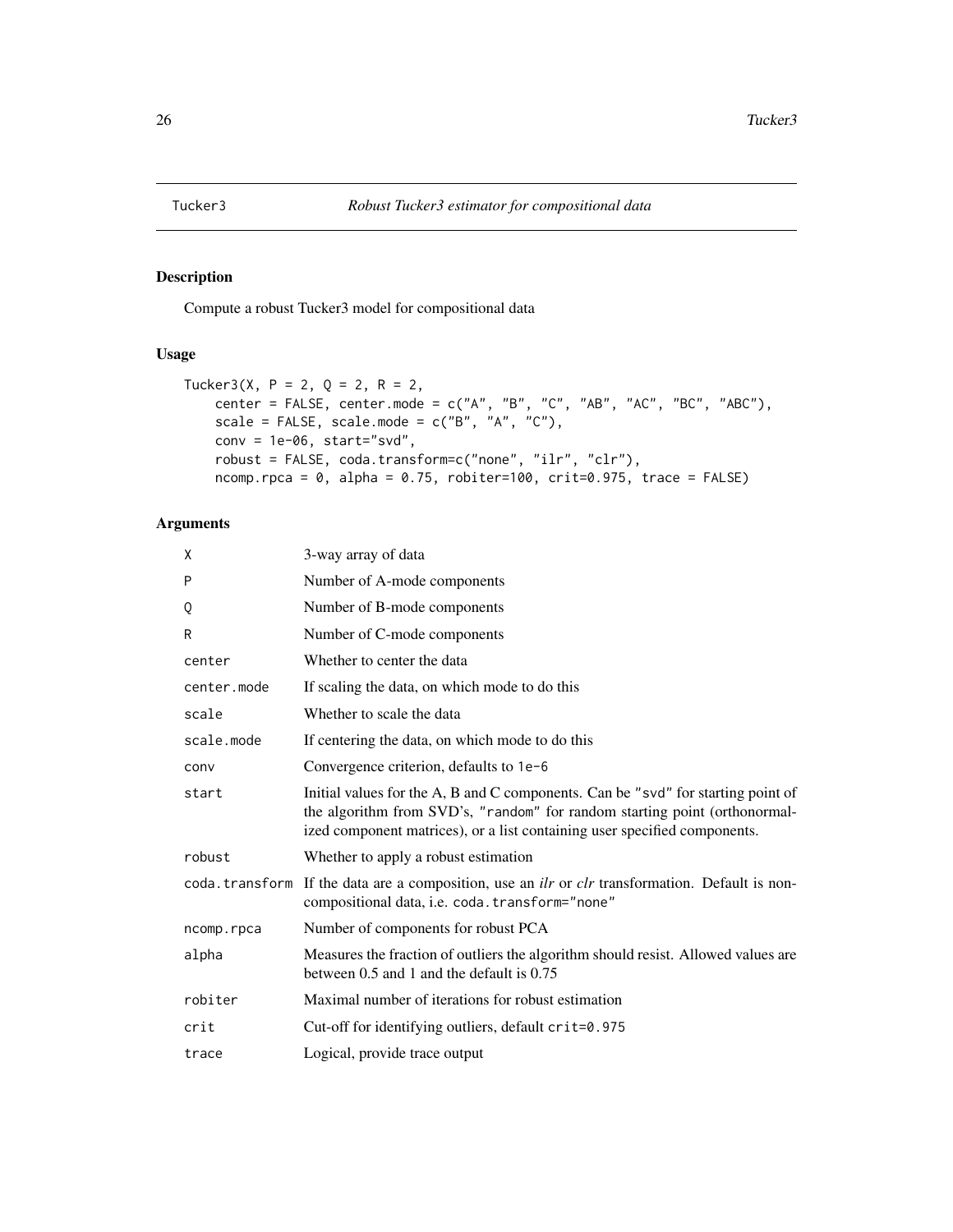## Tucker3 27

# Details

The function can compute four versions of the Tucker3 model:

- 1. Classical Tucker3,
- 2. Tucker3 for compositional data,
- 3. Robust Tucker3 and
- 4. Robust Tucker3 for compositional data.

This is controlled through the parameters robust=TRUE and coda.transform="ilr".

# Value

An object of class "tucker3" which is basically a list with components:

| fit            | Fit value                                                                                                                                                                                         |  |
|----------------|---------------------------------------------------------------------------------------------------------------------------------------------------------------------------------------------------|--|
| fp             | Fit percentage                                                                                                                                                                                    |  |
| A              | Orthogonal loading matrix for the A-mode                                                                                                                                                          |  |
| B              | Orthogonal loading matrix for the B-mode                                                                                                                                                          |  |
| Bclr           | Orthogonal loading matrix for the B-mode, clr transformed. Available only if<br>coda.transform="ilr", otherwise NULL                                                                              |  |
| C              | Orthogonal loading matrix for the C-mode                                                                                                                                                          |  |
| GA             | Core matrix, which describes the relation between A, B and C, unfolded in A-<br>form. The largest squared elements of the core matrix indicate the most impor-<br>tant factors in the model of X. |  |
| iter           | Number of iterations                                                                                                                                                                              |  |
| rd             | Residual distances                                                                                                                                                                                |  |
| sd             | Score distances                                                                                                                                                                                   |  |
| flag           | The observations whose residual distance RD is larger than cutoff.RD can be<br>considered as outliers and receive a flag equal to zero. The regular observations<br>receive a flag 1              |  |
| robust         | The paramater robust, whether robust method is used or not                                                                                                                                        |  |
| coda.transform | The input paramater coda. transform, what trnasofrmation for compositional<br>data was used                                                                                                       |  |
| La             | Diagonal matrix containing the <i>intrinsic eigenvalues</i> for A-mode                                                                                                                            |  |
| Lb             | Diagonal matrix containing the <i>intrinsic eigenvalues</i> for B-mode                                                                                                                            |  |
| Lc             | Diagonal matrix containing the <i>intrinsic eigenvalues</i> for C-mode                                                                                                                            |  |

# Author(s)

Valentin Todorov <valentin.todorov@chello.at> and Maria Anna Di Palma <madipalma@unior.it> and Michele Gallo <mgallo@unior.it>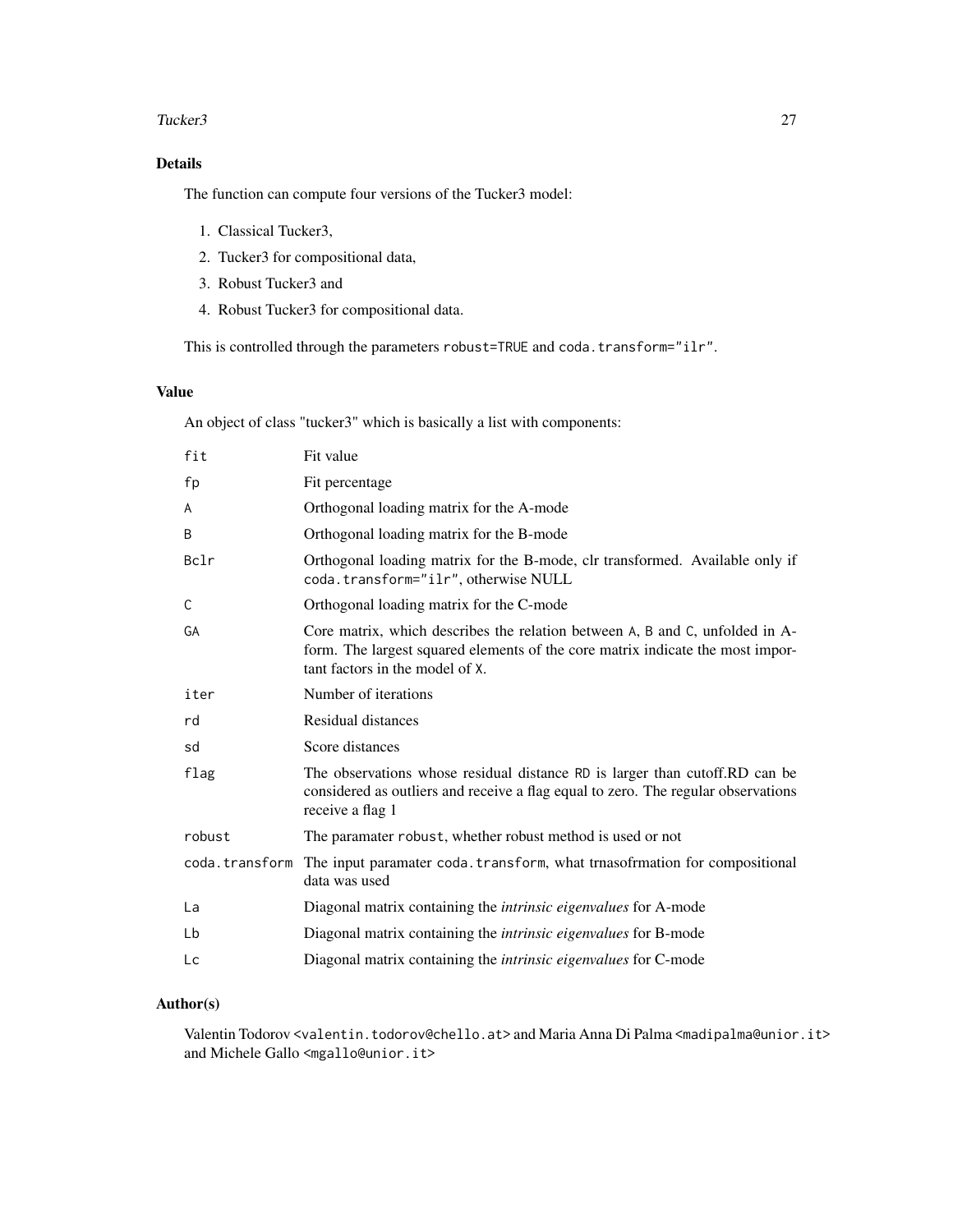## <span id="page-27-0"></span>References

Tucker, L.R. (1966). Some mathematical notes on three-mode factor analysis. *Psychometrika*, 31: 279–311.

Egozcue J.J., Pawlowsky-Glahn, V., Mateu-Figueras G. and Barcel'o-Vidal, C. (2003). Isometric logratio transformations for compositional data analysis. *Mathematical Geology*, 35(3): 279–300.

```
#############
##
## Example with the UNIDO Manufacturing value added data
data(va3way)
dim(va3way)
## Treat quickly and dirty the zeros in the data set (if any)
va3way[va3way==0] <- 0.001
##
res <- Tucker3(va3way)
res
print(res$fit)
print(res$A)
## Print the core matrix
print(res$GA)
## Distance-distance plot
plot(res, which="dd", main="Distance-distance plot")
## Paired component plot, mode A
plot(res, which="comp", main="Paired component plot (mode A)")
## Paired component plot, mode B
plot(res, which="comp", mode="B", main="Paired component plot (mode B)")
## Joint biplot
plot(res, which="jbplot", main="Joint biplot")
## Trajectory
plot(res, which="tjplot", choices=c(1:4), arrows=FALSE, main="Trajectory biplot")
```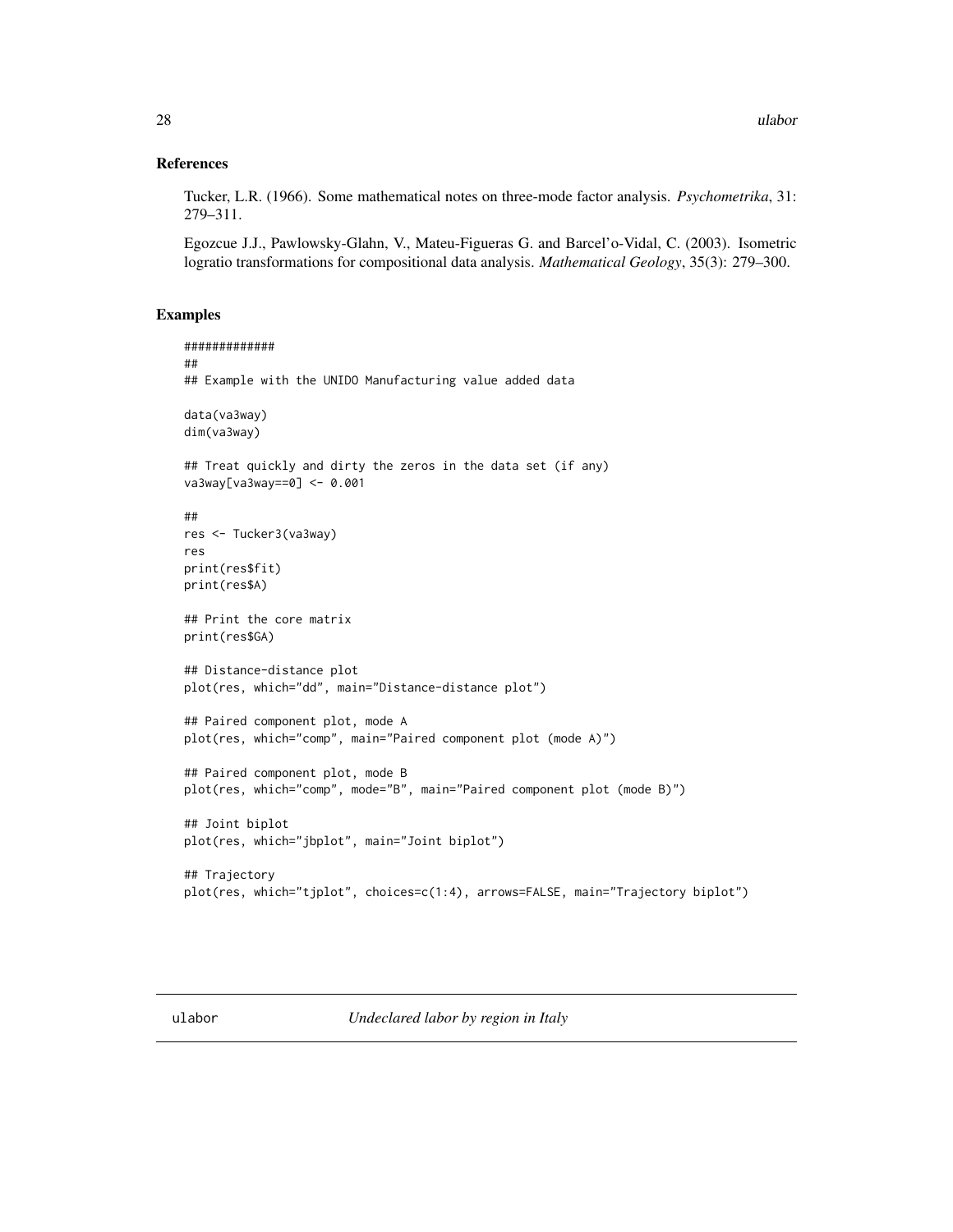#### ulabor 29

## Description

The dataset contains the undeclared labor in thousands work units. The data originate from Italy and are recorded at a regional level over a certain time horizon for five macroeconomic activities defined according to NACE Rev. 1.1 classification.

# Usage

data("ulabor")

# Format

A three-way array with dimension 22x5x5. The first dimension refers to 22 regions in Italy. The second dimension refers to the 5 economic activities. The third dimension refers to the years in the period 2001-2009.

## Source

ISTAT (2011). Note metodologiche, la misura dell'occupazione non regolare nelle stime di contabilita nazionale [online]. Roma.

# References

ISTAT (2011). Note metodologiche, la misura dell'occupazione non regolare nelle stime di contabilita nazionale [online]. Roma.

Di Palma M.A., Filzmoser P., Gallo M. and Hron, K. (2016). A robust CP model for compositional data, submitted.

```
data(ulabor)
dim(ulabor)
str(ulabor)
## Plot robust and non-robust DD-plots of the ilr-transformed data
usr \leq par(mfrow=c(1,2))
res1 <- Parafac(ulabor, robust=TRUE, coda.transform="ilr")
res2 <- Parafac(ulabor, coda.transform="ilr")
plot(res1)
plot(res2)
par(usr)
## Not run:
## Plot Orthonormalized A-mode component plot
res <- Parafac(ulabor, robust=TRUE, coda.transform="ilr")
plot(res, which="comp", mode="A", main="Component plot, A-mode")
## Plot Orthonormalized B-mode component plot
plot(res, which="comp", mode="B", main="Component plot, B-mode")
```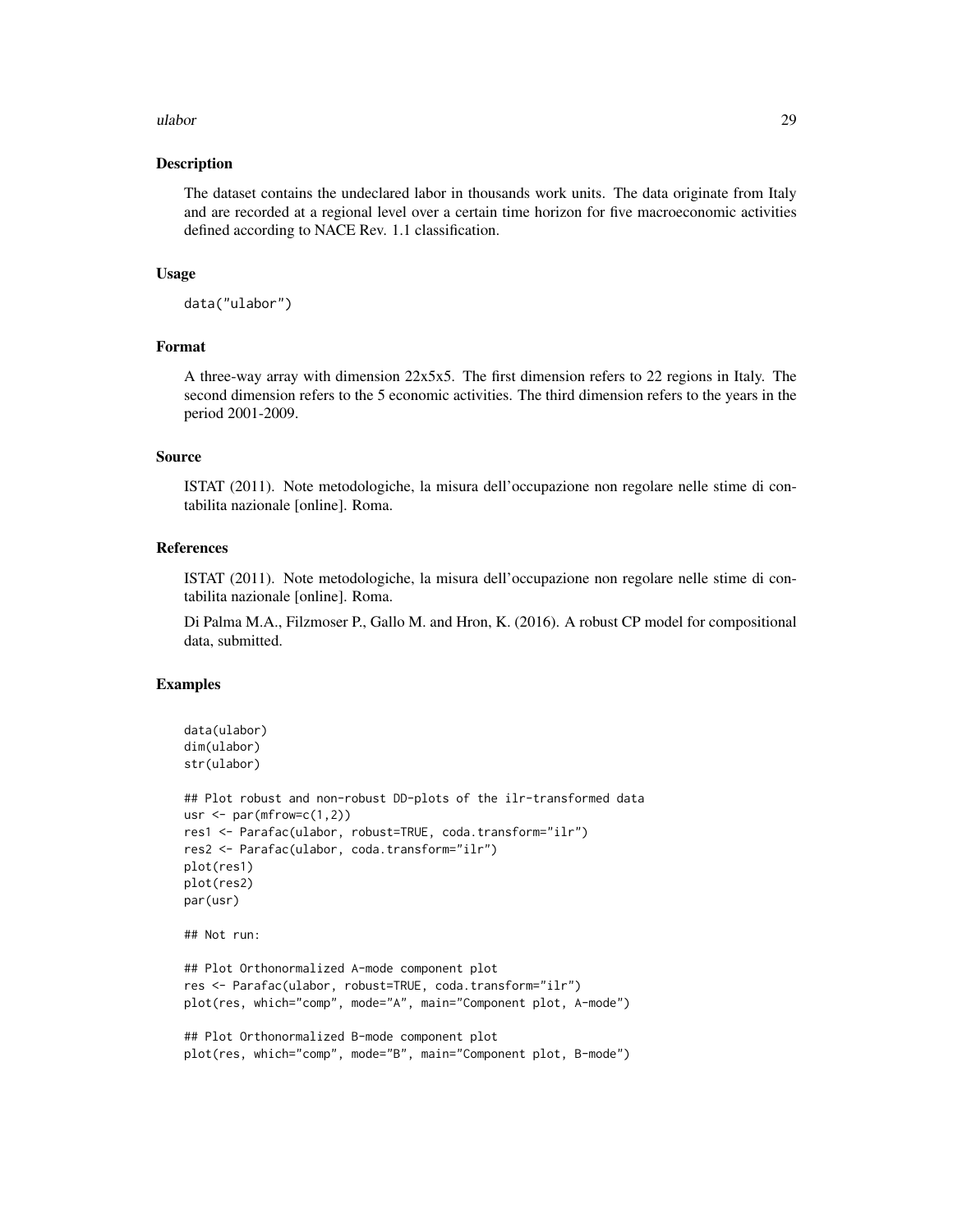#### <span id="page-29-0"></span>30 unfold

```
## Plot Orthonormalized B-mode component plot
plot(res, which="comp", mode="C", main="Component plot, C-mode")
## Per component plot
## adapted for the example and only for robust, ilr transformed model
##
##
res <- Parafac(ulabor, robust=TRUE, coda.transform="ilr")
plot(res, which="percomp") # component 1
plot(res, which="percomp", comp=2) # component 2
## End(Not run)
```
unfold *Matrix unfolding*

#### **Description**

Conducts matricizations of a three-way array into matrices according to the selected mode.

## Usage

```
unfold(x, mode=c("A", "B", "C"))
```
## Arguments

| x    | Array to be unfolded            |
|------|---------------------------------|
| mode | the selected mode for unfolding |

# Value

A matrix represnting the input array, according to the selected mode:

• Mode=A: B-mode entities are nested within C-mode entities (all the frontal slices of the array next to each other) item Mode=B: C-mode entities nested within A-mode entities (all the horizontal slices of the array next to each other) item Mode C: A-mode entities nested within B-mode entities (all the lateral slices of the array next to each other)

## Author(s)

Valentin Todorov <valentin.todorov@chello.at>

#### References

H.A.L. Kiers (2000). Towards a standardized notation and terminology in multiway analysis. *Journal of Chemometrics 14:105–122*.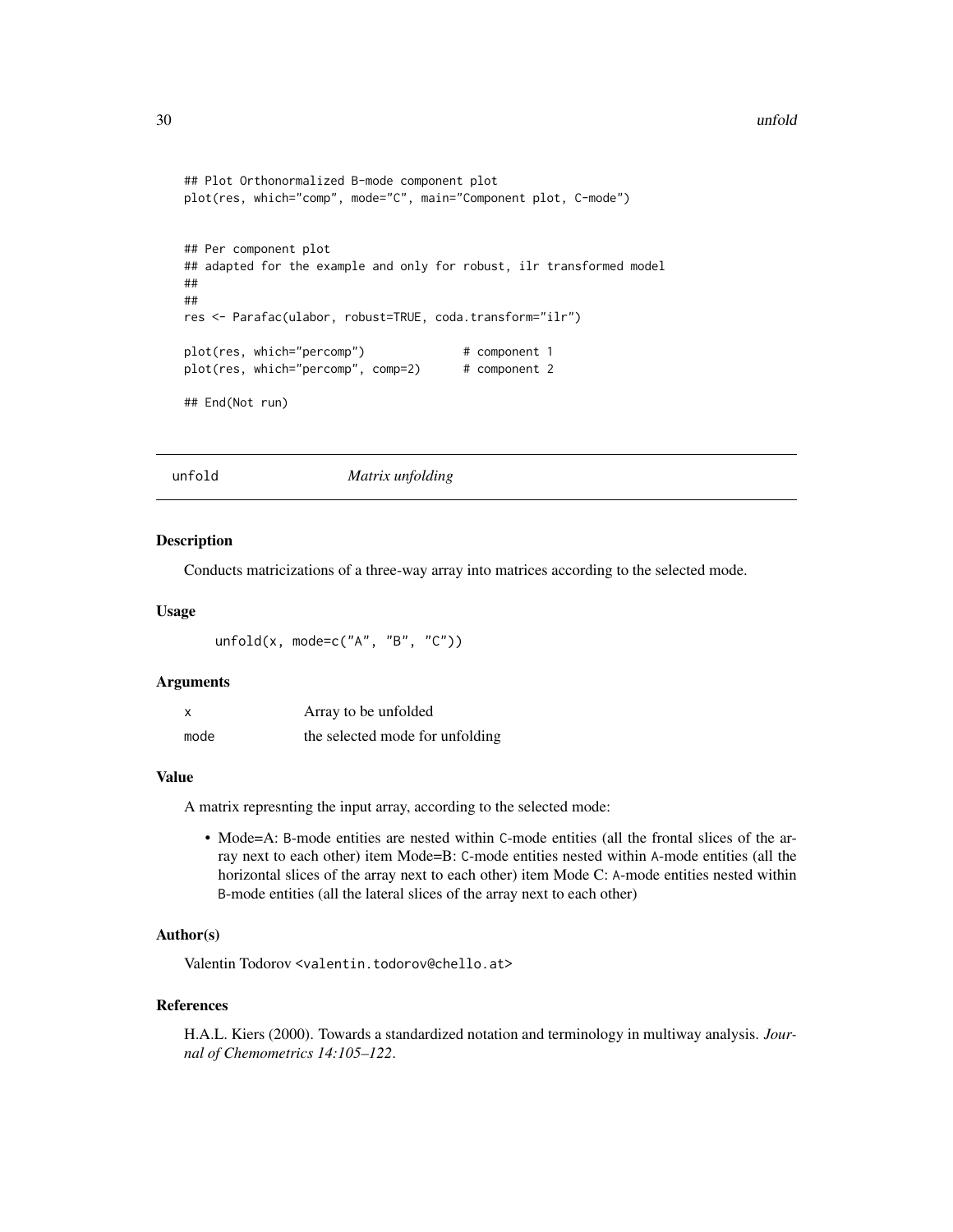#### <span id="page-30-0"></span>va $3$ way  $31$

# Examples

```
(X \leq -\arctan(1:24, c(4,3,2)))dim(X)
## matricize the array
## matricized X with the A-mode entities in its rows
## all the frontal slices of the array next to each other
##
(Xa \leftarrow \text{unfold}(X))dim(Xa)
## matricized X with the B-mode entities in its rows
## all the horizontal slices of the array next to each other
##
(Xb \leq unfold(X, \text{mode} = "B")dim(Xb)
## matricized X with the C-mode entities in its rows
## all the lateral slices of the array next to each other
##
(Xc \le - unfold(X, \text{mode} = "C")dim(Xc)
```
va3way *Manufacturing value added by technology intensity for several years*

#### **Description**

A three-way array containing manufacturing value added by technology intensity for 55 countries in the period 2000–2010. UNIDO maintains a unique database containing key industrial statistics indicators for more than 160 countries in the world in the period 1963-2011: INDSTAT 2, available at <https://stat.unido.org>. The data are organized according to the International Standard Industrial Classification of all economic activities (ISIC) Revision 3 at 2-digit level. The present data set was created by aggregating the 23 2-digit divisions into five groups according to technology intensity, using the UNIDO derived classification (Upadhyaya, 2011). Then 55 countries were selected which have relatively complete data in the period 2000–2010.

## Usage

```
data(va3way)
```
# Format

A three-way array with dimension 55x5x11. The first dimension refers to 55 countries. The second dimension refers to the five categories of technology intensity described above. The third dimension refers to the years in the period 2000–2010.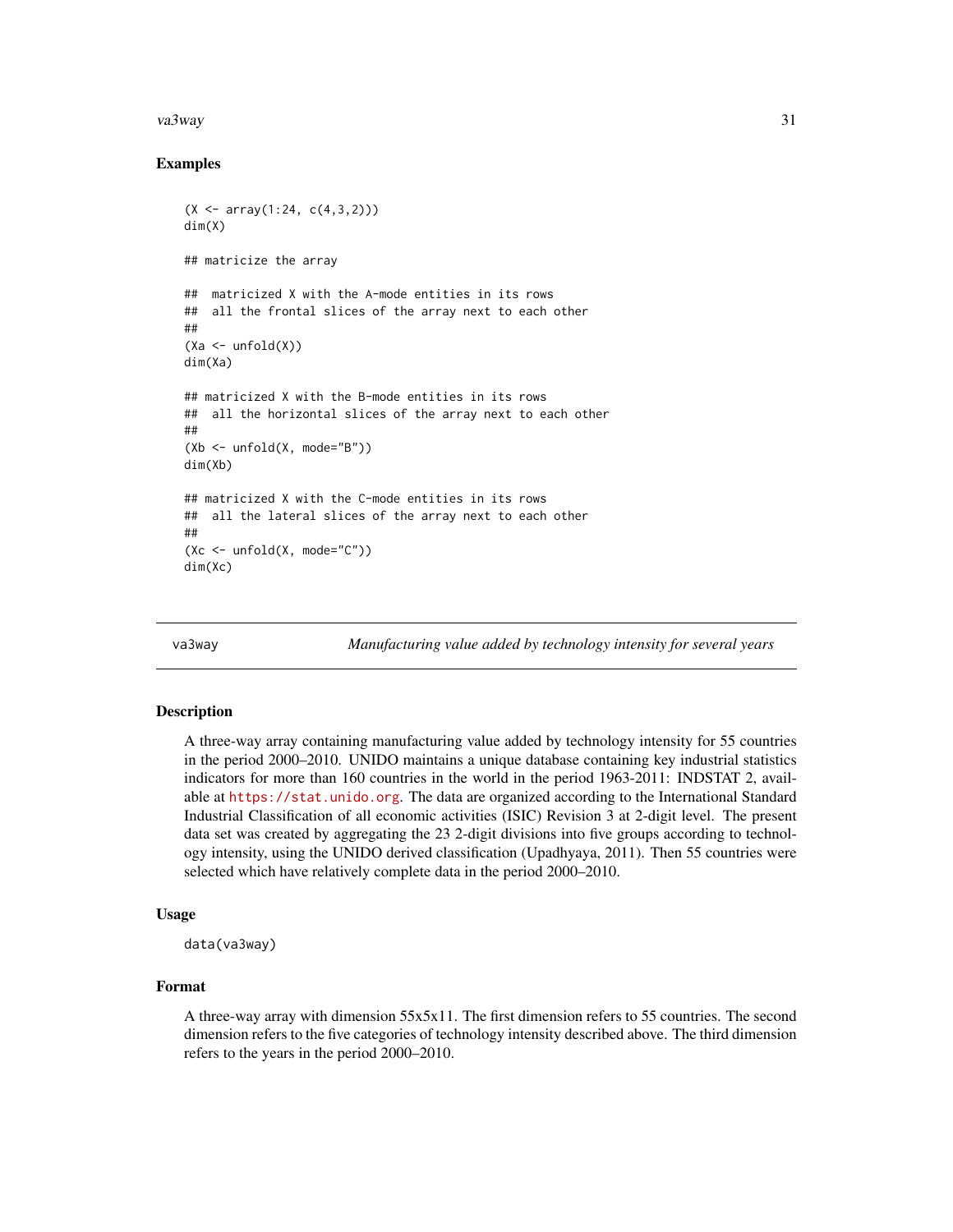# Details

Note that the values in the second mode (sectors) sum up to a constant - the total manufacturing value added of a country in a given year and thus the data set has a compositional character.

# Source

<https://stat.unido.org>

#### References

Upahdyaya S (2011). Derived classifications for industrial performance indicators. In *Int. Statistical Inst.: Proc. 58th World Statistical Congress, 2011, Dublin (Session STS022)*.

Upadhyaya S, Todorov V (2008). UNIDO Data Quality. UNIDO Staff Working Paper, Vienna.

```
data(va3way)
ct < -2x <- va3way[ct,,]/1000000
plot(colnames(x), x[1,], ylim=c(min(x), max(x)), type="n", ylab="Manufacturing Value
    Added in million USD", xlab="Years")
for(i in 1:nrow(x))lines(colnames(x), x[i,], col=i)
legend("topleft", legend=rownames(x), col=1:nrow(x), lwd=1)
title(paste("Coutnry: ", rownames(va3way[,,1])[ct]))
## Treat quickly and dirty the zeros in the data set (if any)
## in order to be able to perform ilr transformation:
va3way[va3way==0] <- 0.001
res <- Tucker3(va3way)
##
## Not yet a print function
##
print(res$fit)
print(res$A)
## Print the core matrix
print(res$GA)
## Distance-distance plot
plot(res, which="dd", main="Distance-distance plot")
## Paired component plot, mode A
plot(res, which="comp", main="Paired component plot (mode A)")
## Paired component plot, mode B
plot(res, which="comp", mode="B", main="Paired component plot (mode B)")
```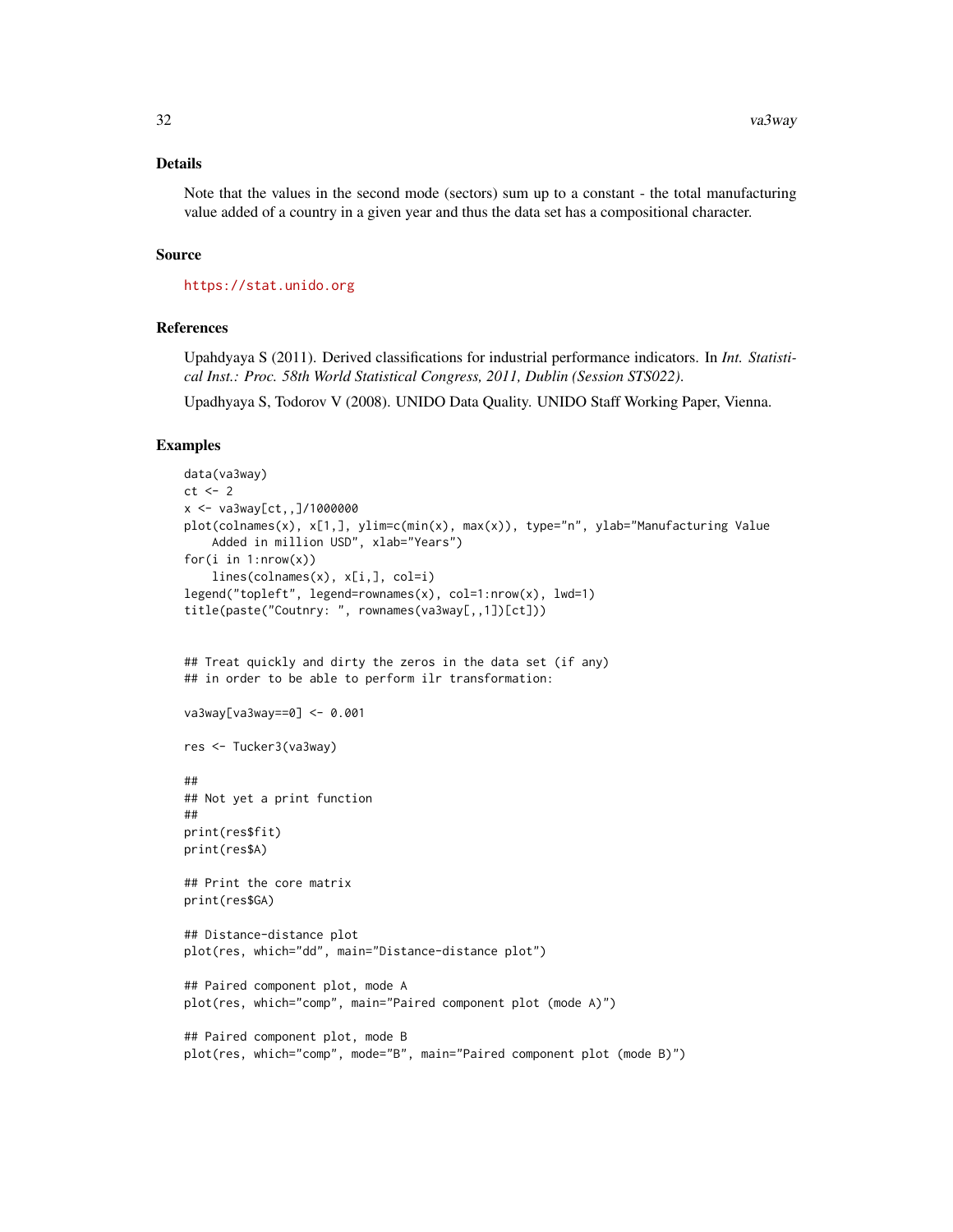# <span id="page-32-0"></span>waterquality 33

```
## Joint biplot
plot(res, which="jbplot", main="Joint biplot")
## Trajectory
plot(res, which="tjplot", main="Trajectory biplot")
```
waterquality *Water quality data in Wyoming, USA*

## Description

Water quality data for three years of seasonal compositional groundwater chemistry data for 14 wells at a study site in Wyoming, USA. Routine water quality monitoring typically involves measurement of J parameters and constituents measured at I number of static locations at K sets of seasonal occurrences.

## Usage

data("waterquality")

## Format

A three-way array with dimension 14x12x10. The first dimension refers to 14 wells at a study site in Wyoming, USA. The second dimension refers to the ten most reactive and indicative dissolved constituents at the site: B, Ba, Ca, Cl, K, Mg, Na, Si, Sr, and SO4. In addition, the concentration of water in each sample was calculated. The third dimension refers to the time of collection - ten occasions.

#### References

Engle, M.A., Gallo, M., Schroeder, K.T., Geboy, N.J., Zupancic, J.W., (2014). Three-way compositional analysis of water quality monitoring data. *Environmental and Ecological Statistics*, 21(3):565-581.

## Examples

```
data(waterquality)
dim(waterquality) # [1] 14 12 10
dim(waterquality[,,1]) # [1] 14 12
rownames(waterquality[,,1]) # the 14 wells
collnames(waterquality[,,1]) # the 12 chemical compositions
dim(waterquality[,1,]) # [1] 14 10
collnames(waterquality[,1,1) # the ten occasions
```
(res <- Tucker3(waterquality, robust=FALSE, coda.transform="ilr"))

## Distance-distance plot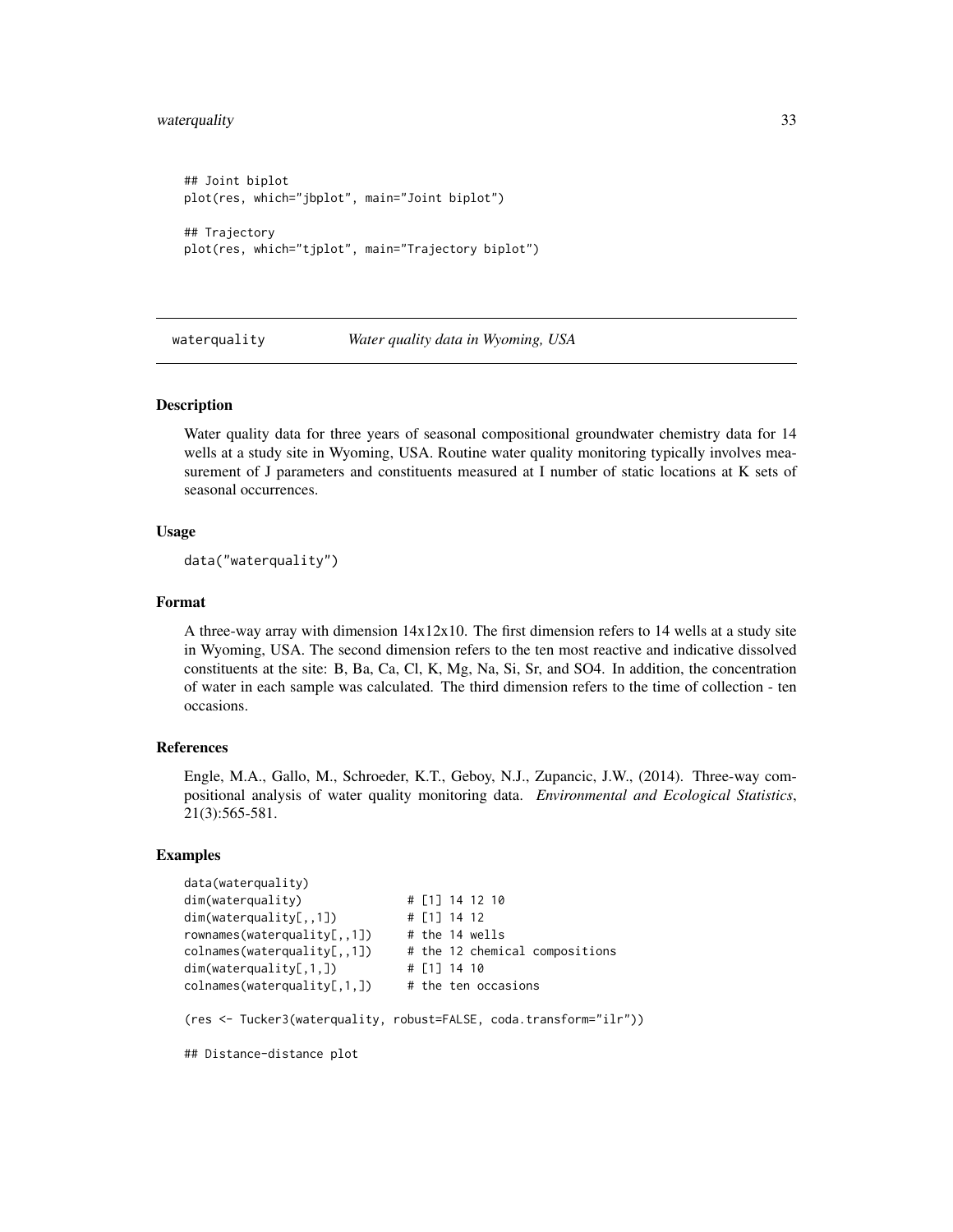```
plot(res, which="dd", main="Distance-distance plot")
## Paired component plot, mode A
plot(res, which="comp", main="Paired component plot (mode A)")
## Paired component plot, mode B
plot(res, which="comp", mode="B", main="Paired component plot (mode B)")
## Joint biplot
plot(res, which="jbplot", main="Joint biplot")
## Trajectory
plot(res, which="tjplot", main="Trajectory biplot")
```